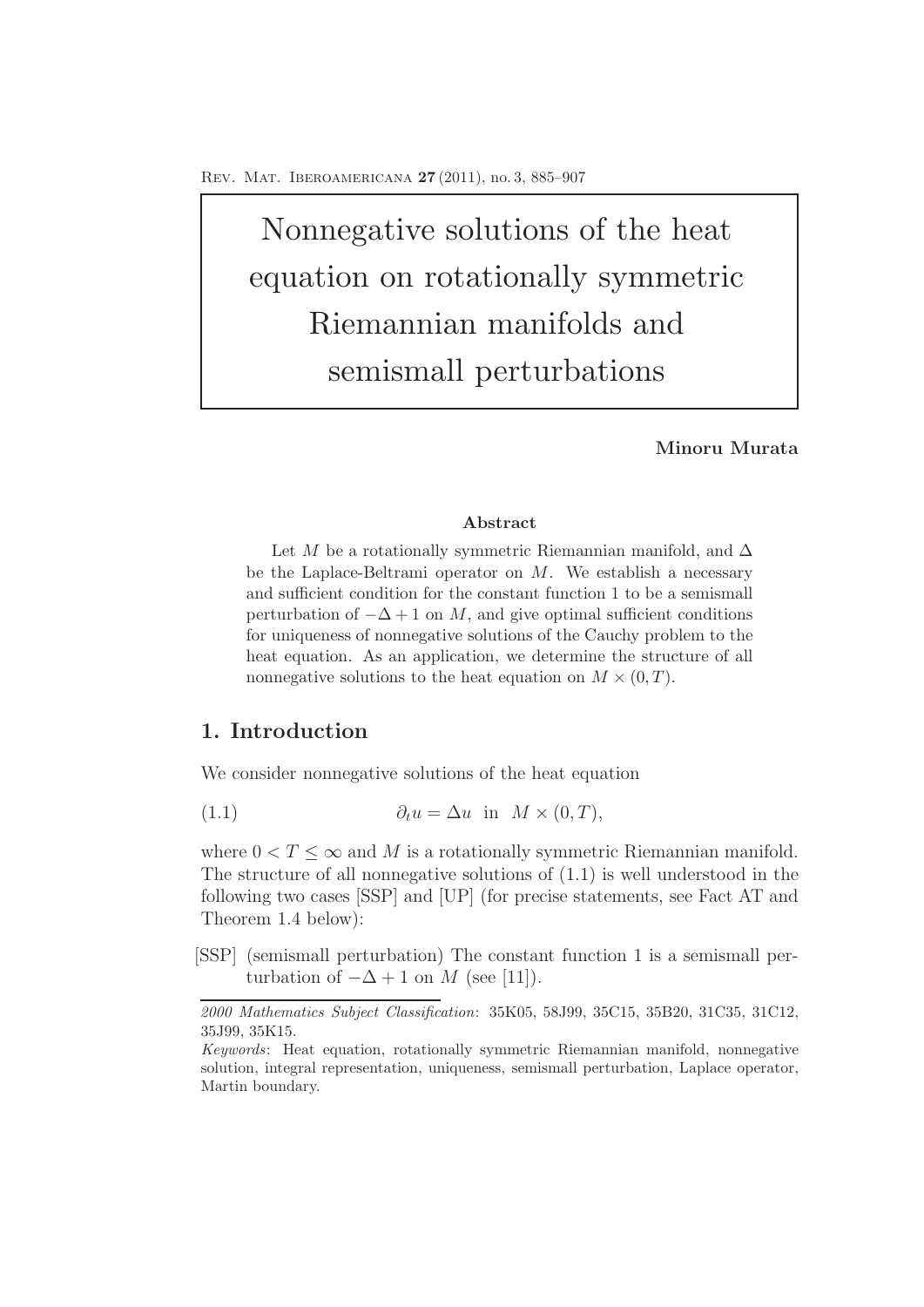[UP] (uniqueness for the positive Cauchy problem) Any nonnegative solution of the Cauchy problem to the heat equation is determined uniquely by the initial data (see [1]).

The purpose of this paper is to establish a necessary and sufficient condition for [SSP], and to give optimal sufficient conditions for [UP].

Now, in order to state our main results, we fix notations and recall several notions and facts. Let M be an n-dimensional  $(n \geq 2)$  smooth Riemannian manifold with a pole p which is rotationally symmetric at p (see [3]). Then the Riemannian metric in terms of geodesic polar coordinates at  $p$  is given by

(1.2) 
$$
ds^2 = dr^2 + f(r)^2 d\Theta^2,
$$

where  $d\Theta^2$  is the standard metric of the unit sphere  $S^{n-1}$  and f is a nonnegative smooth function on  $[0, \infty)$  such that  $f > 0$  in  $(0, \infty)$ ,  $f(0) = 0$ ,  $f'(0) = 1$ and  $f''(0) = 0$ . The Laplace-Beltrami operator  $\Delta$  on M is represented in the polar coordinates by

(1.3) 
$$
\Delta = f^{1-n}\partial/\partial r(f^{n-1}\partial/\partial r) + f^{-2}\Lambda,
$$

where  $\Lambda$  is the standard Laplace-Beltrami operator on  $S^{n-1}$ . The Riemannian measure  $\nu$  of M is given by  $d\nu = f^{n-1}(r) dr d\sigma$ , where  $d\sigma$  is the standard Riemannian volume element on  $S^{n-1}$ . In what follows, we shall identify M and the pole p with  $\mathbb{R}^n$  and the origin 0 of  $\mathbb{R}^n$ , respectively.

Let G be the Green function of  $-\Delta + 1$  on M. In our setting, the notion of [SSP] is stated as follows.

**[SSP]** For any  $\epsilon > 0$  there exists a compact subset K of M such that

$$
\int_{M\setminus K} G(0, z)G(z, y) d\nu(z) \le \epsilon G(0, y), \quad y \in M\setminus K.
$$

It is well-known (see, for example, [18]) that [SSP] implies the following condition [NUP] (non-uniqueness for the positive Cauchy problem).

**[NUP]** The Cauchy problem

(1.4) 
$$
\partial_t u = \Delta u \text{ in } M \times (0, T), \quad u(x, 0) = 0 \text{ on } M
$$

admits a non-zero nonnegative solution.

We say **[UP]** (uniqueness for the positive Cauchy problem) holds for (1.4) when any nonnegative solution of (1.4) is identically zero. Let us recall that when  $[UP]$  holds for  $(1.4)$ , the structure of all nonnegative solutions to  $(1.1)$ is extremely simple. Namely, the following theorem holds (see [1]).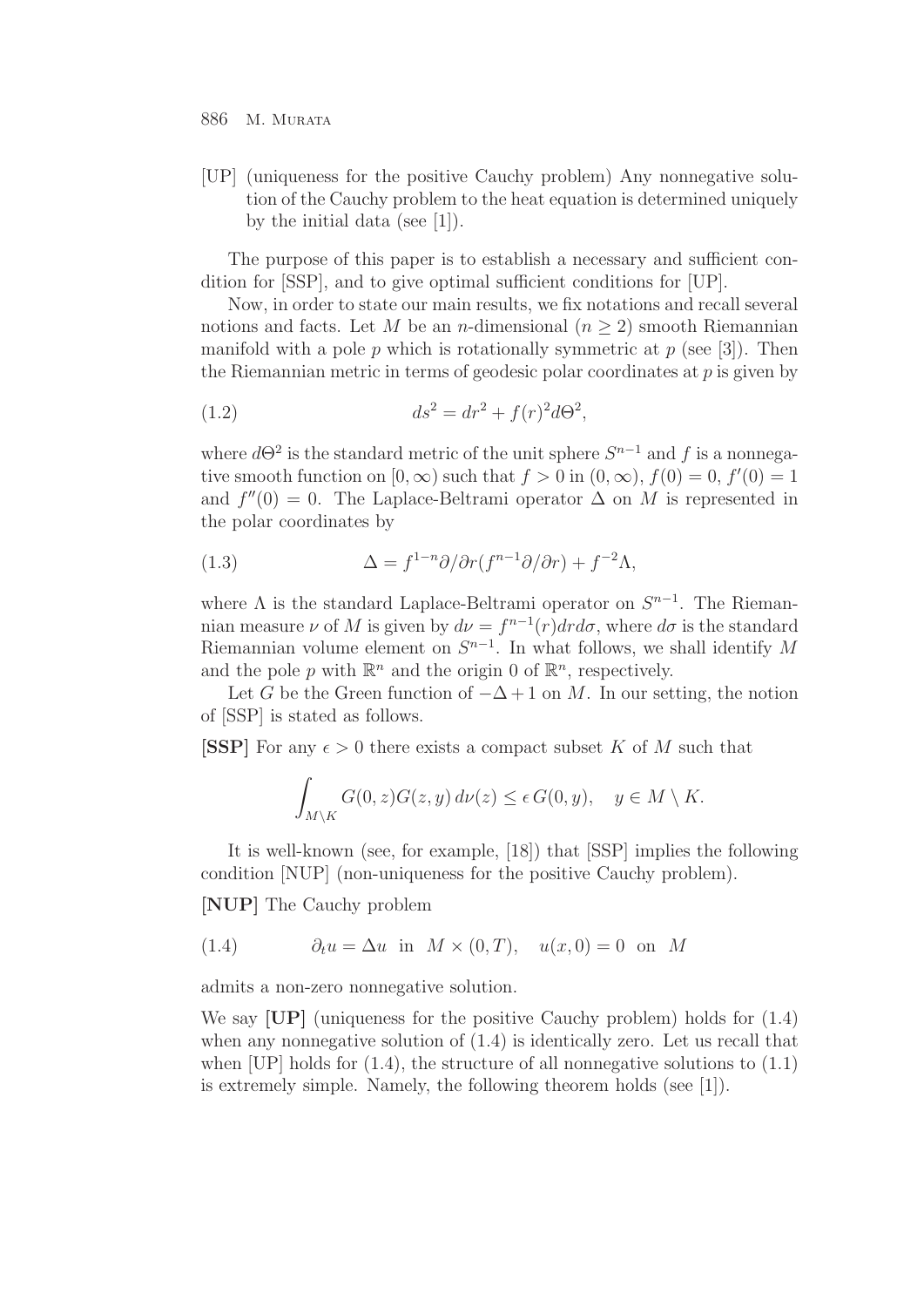**Fact AT.** Assume [UP]. Then, for any nonnegative solution u of  $(1.1)$ , there exists a unique Borel measure  $\mu$  on M such that

(1.5) 
$$
u(x,t) = \int_M p(x,y,t) \, d\mu(y), \quad (x,t) \in M \times (0,T),
$$

where  $p(x, y, t)$  is the minimal fundamental solution for (1.1). Conversely for any Borel measure  $\mu$  on M satisfying

(1.6) 
$$
\int_M p(0, y, t) d\mu(y) < \infty, \quad 0 < t < T,
$$

the right hand side of  $(1.5)$  is a nonnegative solution of  $(1.1)$ .

We denote by  $S(r)$  and  $B(r)$ ,  $r > 0$ , the geodesic sphere and ball with center 0 and radius r, respectively. The volume of  $B(r)$  and the area of  $S(r)$ are denoted by  $|B(r)|$  and  $|S(r)|$ , respectively:

$$
|B(r)| = \sigma_n \int_0^r f(s)^{n-1} ds, \quad |S(r)| = \sigma_n f(r)^{n-1},
$$

where  $\sigma_n$  is the area of the standard unit sphere  $S^{n-1}$ . The volume of the exterior of  $B(r)$  is denoted by  $|M \setminus B(r)|$ .

Now, we are ready to state our main results. We first give a necessary and sufficient condition for [SSP].

**Theorem 1.1** *The condition* [SSP] *holds if and only if either the following condition* (I) *or* (II) *holds:*

(I) 
$$
\int_{1}^{\infty} \frac{|M \setminus B(r)|}{|S(r)|} dr < \infty;
$$
 (II) 
$$
\int_{1}^{\infty} \frac{|B(r)|}{|S(r)|} dr < \infty.
$$

This theorem is proved in Section 2. Note that (I) is equivalent to

(1.7) 
$$
\int_{1}^{\infty} f(s)^{1-n} \left( \int_{s}^{\infty} f(r)^{n-1} dr \right) ds < \infty
$$

or

(1.8) 
$$
\int_1^\infty f(r)^{n-1} \left( \int_1^r f(s)^{1-n} ds \right) dr < \infty.
$$

Similarly, (II) is equivalent to

(1.9) 
$$
\int_{1}^{\infty} f(r)^{n-1} \left( \int_{r}^{\infty} f(s)^{1-n} ds \right) dr < \infty.
$$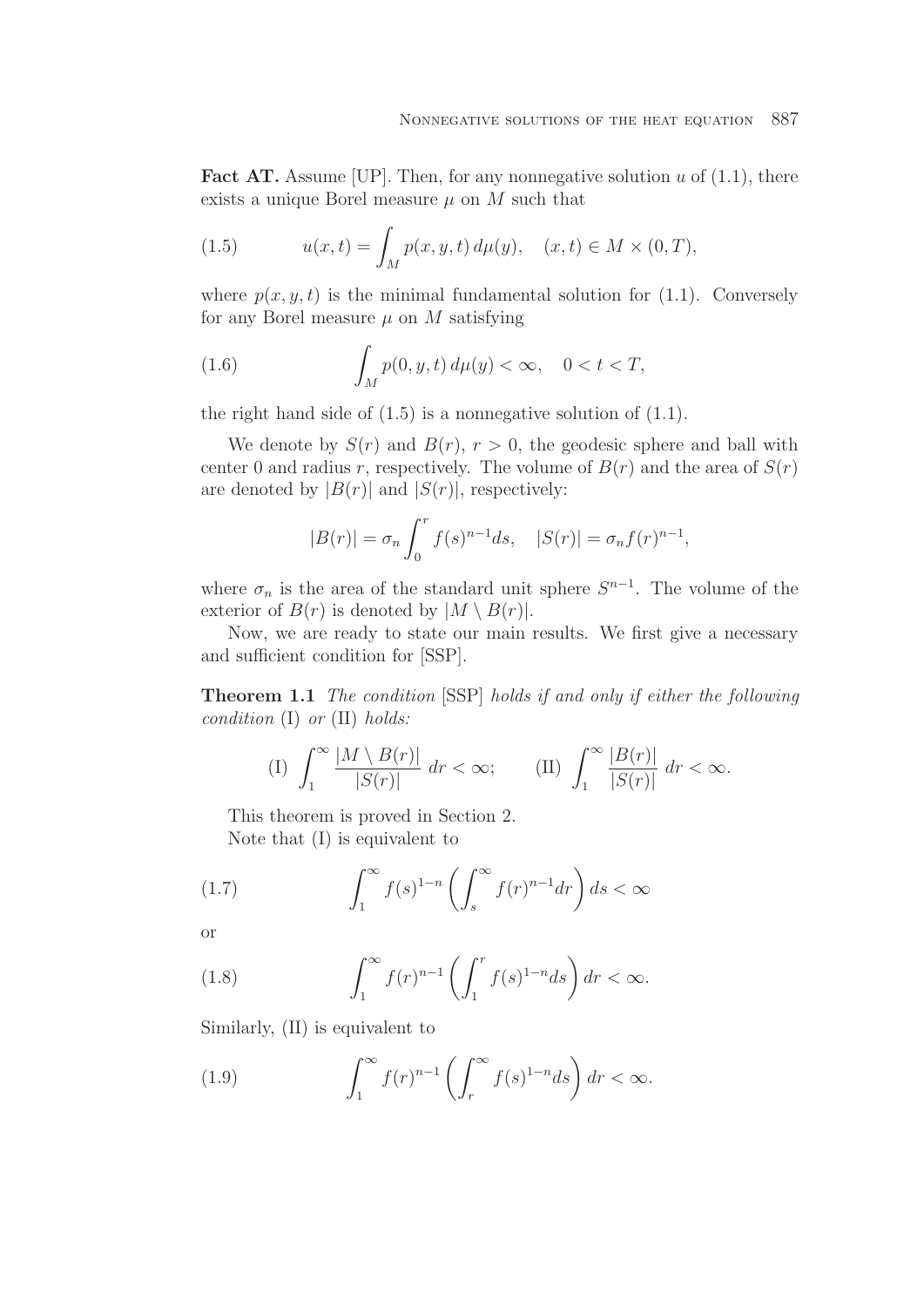It is well-known that  $-\Delta$  on M is subcritical (i.e., there exists a positive Green function of  $-\Delta$  on M) if and only if

(1.10) 
$$
\int_{1}^{\infty} f(s)^{1-n} ds < \infty
$$

(see Proposition 3.1 of [5], and also [13]). Thus, in the case (II),  $-\Delta$  on M is subcritical. On the other hand, in the case (I),  $-\Delta$  on M is critical (i.e., there exists a positive solution of  $-\Delta u = 0$  in M but there exists no positive Green function of  $-\Delta$  on M). Indeed (1.7) yields

(1.11) 
$$
\int_{1}^{\infty} f(r)^{n-1} dr < \infty,
$$

which together with the Schwarz inequality implies  $\int_1^{\infty} f(r)^{1-n} dr = \infty$ .

A curious feature of the characterization of [SSP] in Theorem 1.1 is that the family of manifolds satisfying [SSP] consists of two extremal cases (I) and (II). Roughly speaking, a manifold satisfying (I) or (II) shrinks or grows very rapidly at infinity, respectively, as illustrated by Example 1.6 below. The condition (II) is known to be a necessary and sufficient condition for the explosion of the Brownian motion on M (see [5] and Subsection 4.1 below). The condition (I), however, is new. Since a manifold satisfying (I) is close to a compact manifold, it is quite natural that it satisfies the condition [SSP]. But, surprisingly, conditions similar to (I) seem not to have appeared in the literature.

We denote by  $\partial_M M$  and  $\partial_m M$  the Martin boundary and minimal Martin boundary of M for  $-\Delta + 1$ , respectively. We next determine  $\partial_M M$  in the cases  $(I)$  and  $(II)$ .

**Theorem 1.2** (i) *Suppose that* (I) *holds.* Then  $\partial_M M = \partial_m M = {\infty}$ , *where*  $\infty$  *is the point at infinity.* 

(*ii*) *Suppose that* (II) *holds.* Then  $\partial_M M = \partial_m M = \infty S^{n-1}$ , where  $\infty S^{n-1}$ *is the sphere at infinity.*

This theorem is proved in Section 3.

In order to state an integral representation theorem for nonnegative solutions of (1.1) under the condition [SSP], we recall several facts. Let Q be the quadratic form on  $C_0^{\infty}(M)$  defined by  $Q[u] = \int_M |\nabla u|^2 d\nu$ . Denote by  $[-\Delta]_M$  the selfadjoint operator in  $L^2(M; d\nu)$  associated with the closure of Q. It is known ( [19]) that  $[-\Delta]_M$  admits a complete orthonormal base of eigenfunctions  $\{\phi_j\}_{j=0}^{\infty}$  with eigenvalues  $\lambda_0 < \lambda_1 \leq \lambda_2 \leq \cdots$  repeated according to multiplicity, where the smallest eigenvalue  $\lambda_0$  is of multiplicity 1 and the eigenfunction  $\phi_0$  may and will be assumed to be positive on M.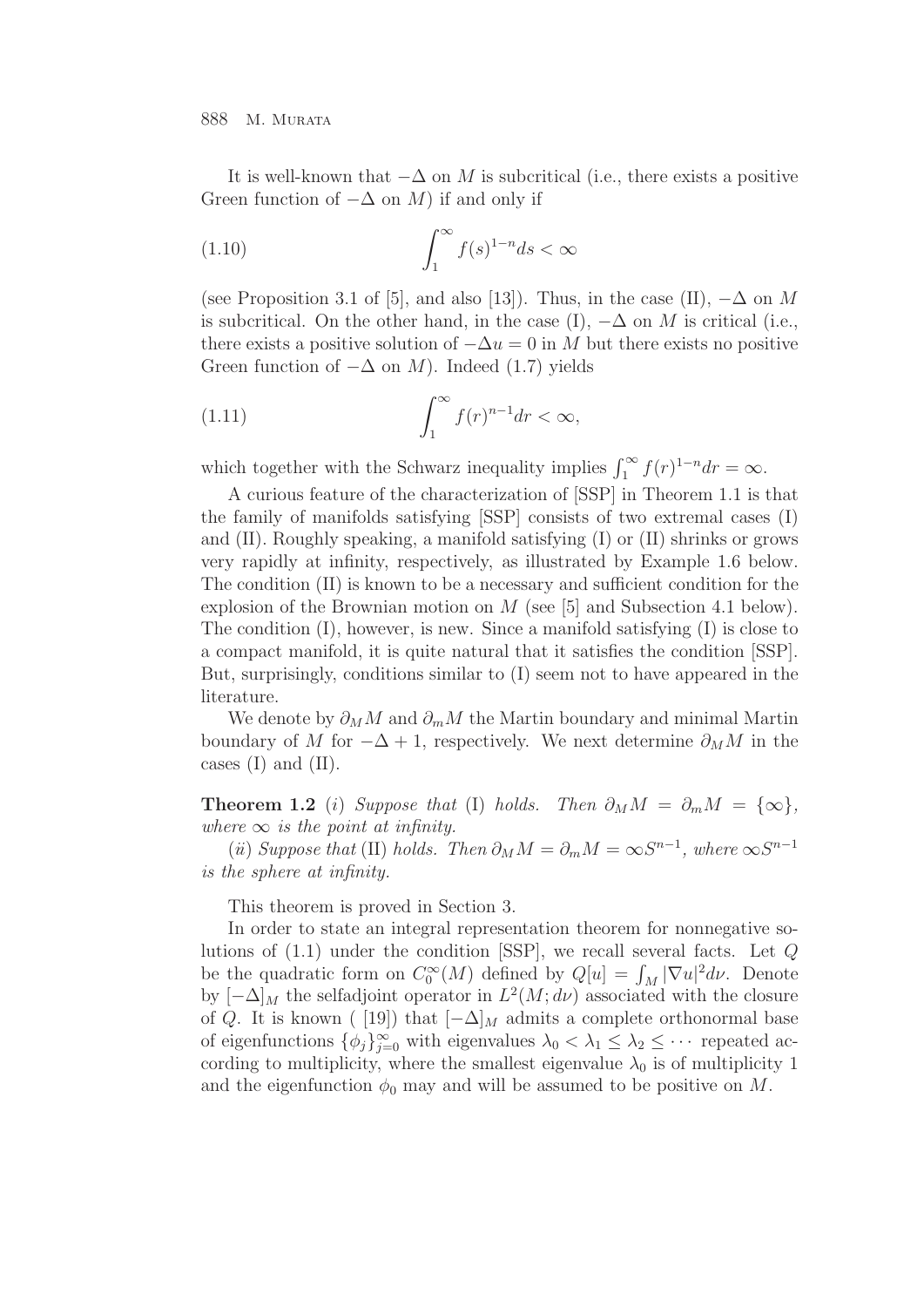We see that in the case (I),

(1.12) 
$$
\lambda_0 = 0
$$
 and  $\phi_0 = |M|^{-1/2}$ ,

where  $|M| = \sigma_n \int_0^\infty f(s)^{n-1} ds$  is the volume of M. In the case (II),

 $\lambda_0 > 0$  and  $\phi_0$  is a radially symmetric function,

since  $\lambda_0$  is of multiplicity one and  $\Delta$  is invariant under rotation. Furthermore, since the Green function  $q(0, x)$  (with pole 0) of  $-\Delta$  on M is given by

$$
g(0,x) = \int_{|x|}^{\infty} \frac{dr}{|S(r)|},
$$

and  $\phi_0(x)$  is comparable with  $g(0, x)$  near infinity (see Theorem 1.5 of [16]),

(1.13) 
$$
\phi_0(x) \approx \int_{|x|}^{\infty} f(s)^{1-n} ds.
$$

Here and in what follows, for any positive functions  $g(r)$  and  $h(r)$ ,  $g \approx h$ means that there exists a constant  $C > 1$  such that

$$
C^{-1}h(r) \le g(r) \le Ch(r)
$$

for  $r$  sufficiently large.

Combining Theorem 1.2 of [11], Theorems 1.1 and 1.2 above, we get the following theorem except for the last assertion.

**Theorem 1.3** *Assume the condition* (I) *or* (II)*. Then, for any*  $\xi \in \partial_M M$ *there exists the limit*

(1.14) 
$$
\lim_{M \ni y \to \xi} \frac{p(x, y, t)}{\phi_0(y)} \equiv q(x, \xi, t), \quad x \in M, \ t \in \mathbb{R}.
$$

*Here, as functions of*  $(x, t)$ *,*  $\{p(x, y, t) / \phi_0(y)\}_y$  *converges to*  $q(x, \xi, t)$  *as*  $y \rightarrow \xi$ *uniformly on any compact subset of*  $M \times \mathbb{R}$ *. Furthermore,*  $q(x, \xi, t)$  *is a continuous function on*  $M \times \partial_M M \times \mathbb{R}$  *such that* 

(1.15) 
$$
q > 0 \quad on \ M \times \partial_M M \times (0, \infty),
$$

(1.16)  $q = 0$  *on*  $M \times \partial_M M \times (-\infty, 0],$ 

(1.17) 
$$
(\partial_t - \Delta)q(\cdot, \xi, \cdot) = 0 \quad on \ M \times \mathbb{R}.
$$

*Moreover, in the case* (I),  $q(x, \xi, t)$  *is a radially symmetric function of* x; *while in the case* (II)

(1.18) 
$$
q(x, O\xi, t) = q(O^{-1}x, \xi, t), \quad x \in M, \ \xi \in \partial_M M, \ t \in \mathbb{R},
$$

*for any rotation* O, where  $O\xi = (\infty, O\omega)$  with  $\xi = (\infty, \omega)$ ,  $\omega \in S^{n-1}$ .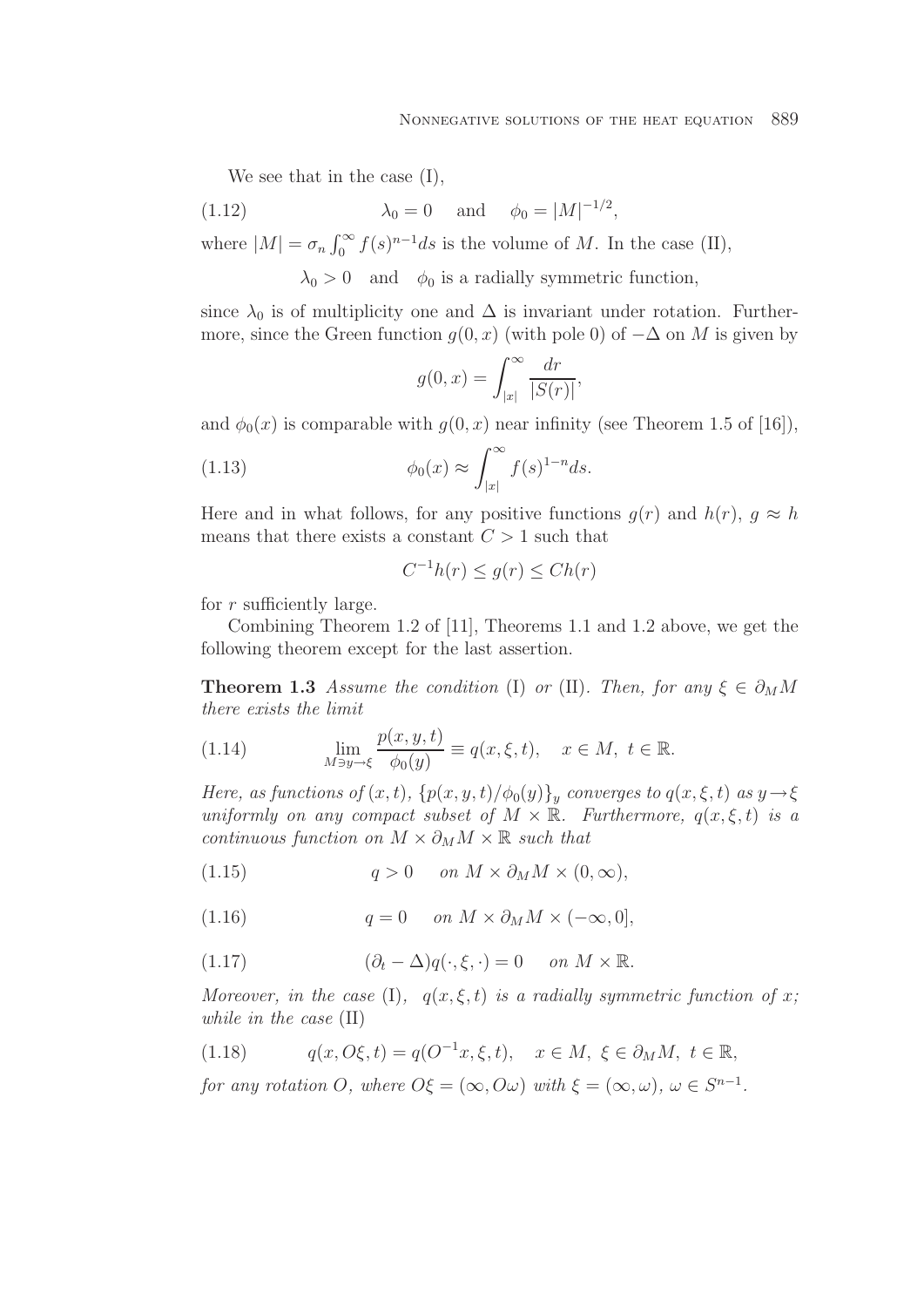**Proof.** We have only to show the last assertion. For any rotation O, we have  $p(Ox, Oy, t) = p(x, y, t)$ . In the case (I), with  $\xi = \infty$  we have

$$
q(0x, \infty, t) = q(x, \infty, t).
$$

Thus, as a function of x,  $q(x, \infty, t)$  is radially symmetric. In the case (II), we have

$$
q(0x, 0\xi, t) = q(x, \xi, t).
$$

This implies  $(1.18)$ .

Theorems 1.2 and 1.3 say that in the case (I) the minimal fundamental solution  $p(x, y, t)$  itself has a positive limit as  $y \to \infty$ :

$$
\lim_{M \ni y \to \infty} p(x, y, t) = q(x, \infty, t) > 0, \quad x \in M, \ t > 0.
$$

This is quite interesting. In the one dimensional case, it is known among specialists (private communication by Matsuyo Tomisaki) that this property is related to the classification of the boundary point  $\infty$ . In the higher dimensional case, however, no one seems to have observed phenomena like this.

Combining Theorem 1.3 of [11], Theorems 1.1, 1.2 and 1.3 above, we get the following theorem.

**Theorem 1.4** *Assume the condition* (I) *or* (II)*. Then, for any nonnegative solution* u *of* (1.1) *there exists* a unique pair *of Borel measures*  $\mu$  *on* M and  $\lambda$ *on*  $\partial_M M \times [0, T)$  *such that* 

(1.19) 
$$
u(x,t) = \int_M p(x,y,t) \, d\mu(y) + \int_{\partial_M M \times [0,t)} q(x,\xi,t-s) \, d\lambda(\xi,s)
$$

*for any*  $(x, t) \in M \times (0, T)$ *.* 

*Conversely, for any Borel measures*  $\mu$  *on*  $M$  *and*  $\lambda$  *on*  $\partial_M M \times [0, T)$  *such that*

(1.20) 
$$
\int_M p(0, y, t) d\mu(y) < \infty, \quad 0 < t < T,
$$

(1.21) 
$$
\int_{\partial_M M \times [0,t)} q(0,\xi,t-s) d\lambda(\xi,s) < \infty, \quad 0 < t < T,
$$

*the right hand side of*  $(1.19)$  *is a nonnegative solution of*  $(1.1)$ *.* 

Obviously, it follows from Theorem 1.4 that the condition (I) or (II) implies [NUP]. A natural problem is whether [UP] holds if neither (I) nor (II) is satisfied. This is a difficult problem in full generality. But we have a simple and optimal partial answer to this problem.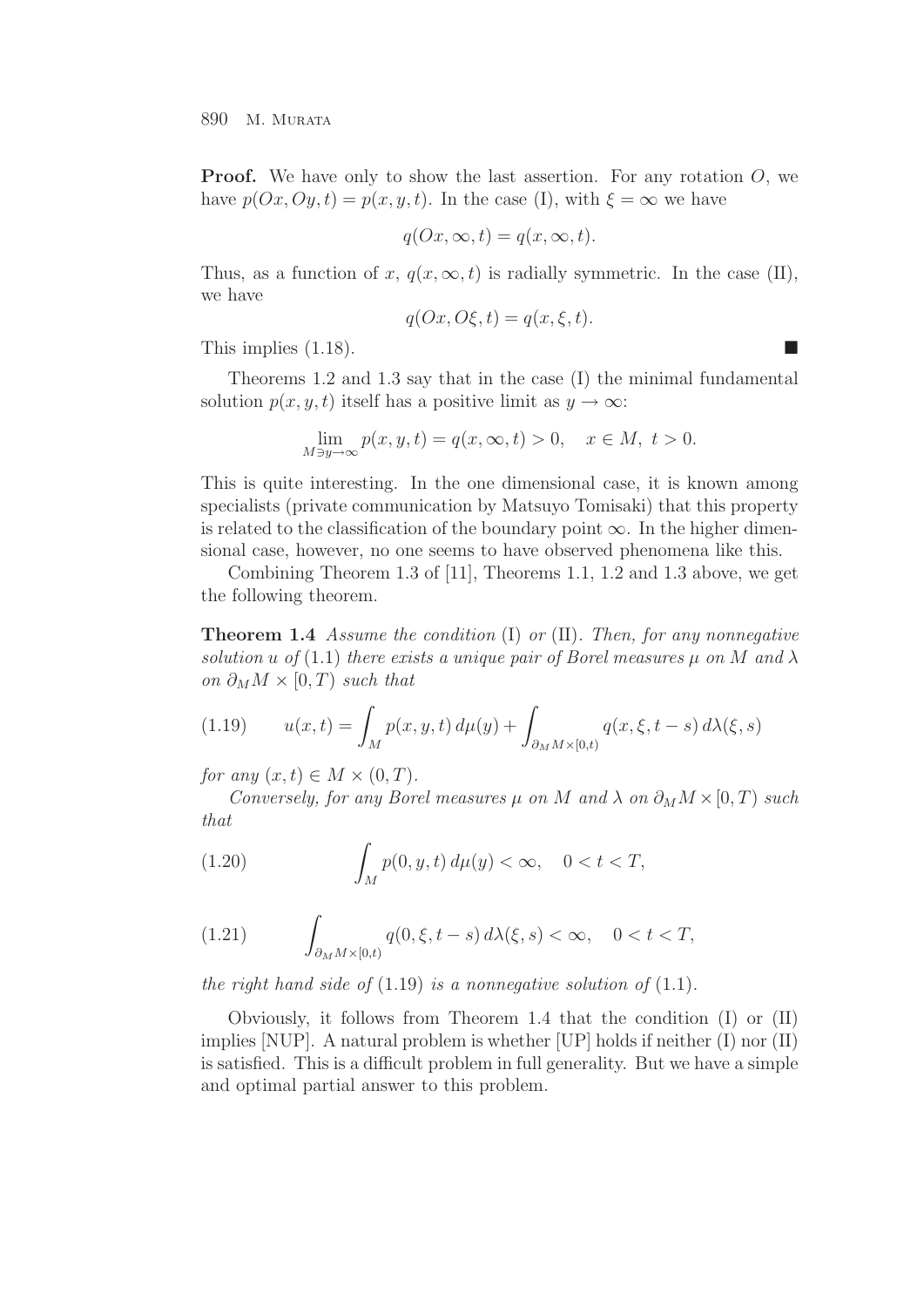**Theorem 1.5** *Suppose that there exist positive constants* C*,* R *and positive continuous increasing function*  $\rho$  *on*  $[R, \infty)$  *such that* 

(1.22) 
$$
C^{-1} \le \frac{f(r+s)}{f(r)} \le C, \quad r \ge R + \frac{1}{\rho(R)}, \ |s| \le \frac{1}{\rho(r)},
$$

(1.23) 
$$
\int_{R}^{\infty} \frac{dr}{\rho(r)} = \infty.
$$

*Then* [UP] *holds for* (1.4)*.*

This theorem is proved in Section 4.

As for uniqueness of bounded solutions for the Cauchy problem (1.4), see Fact NUB to be stated in Subsection 4.1.

Here let us examine the conditions in Theorems 1.1 and 1.5 by a simple example.

**Example 1.6** For  $\alpha > 0$ , put  $\Psi_+(r) = \exp(\pm r^{\alpha})$ . Let  $f(r) = \Psi_+(r)$  or  $\Psi_{-}(r)$  for  $r > 1$ . Since  $f'(r)/f(r) = \pm \alpha r^{\alpha-1}$ , the condition (1.22) is satisfied with  $\rho(r) = \max(r^{\alpha-1}, 1)$  for  $r > 1$ . Thus (1.23) is satisfied if  $\alpha \leq 2$ . On the other hand, for  $\alpha > 2$ ,  $f = \Psi_+$  or  $\Psi_-$  satisfies the condition (II) or (I), respectively. Summing up,

in the case  $(I)$ , the manifold M shrinks very rapidly at infinity;

- in the case  $(II)$ , M grows very rapidly at infinity;
- in the case [UP], M changes mildly near infinity.

The sectional curvature at a point  $x = (r, \omega)$  of a plane in  $T_xM$  containing  $\partial/\partial r$  depends only on r, and is called a radial curvature. Denote it by  $k(r)$ . It is given by

$$
k(r) = -f''(r)/f(r), \quad r > 0
$$

(see [3] and references therein).

Finally, under some conditions on  $k(r)$  near infinity, we give a necessary and sufficient condition for [SSP] or [UP].

**Theorem 1.7** *Suppose that*  $-k(r)$  *is positive and increasing on*  $[R, \infty)$  *for some*  $R > 0$ *. Assume* 

$$
\int_R^{\infty} \frac{|k'(r)|}{|k(r)|} \left( \sup_{s \ge r} \frac{|k'(s)|}{|k(s)|^{3/2}} \right) dr < \infty.
$$

*Then* [SSP] *holds if and only if*

$$
(1.24)\qquad \qquad \int_R^{\infty} [-k(r)]^{-1/2} dr < \infty;
$$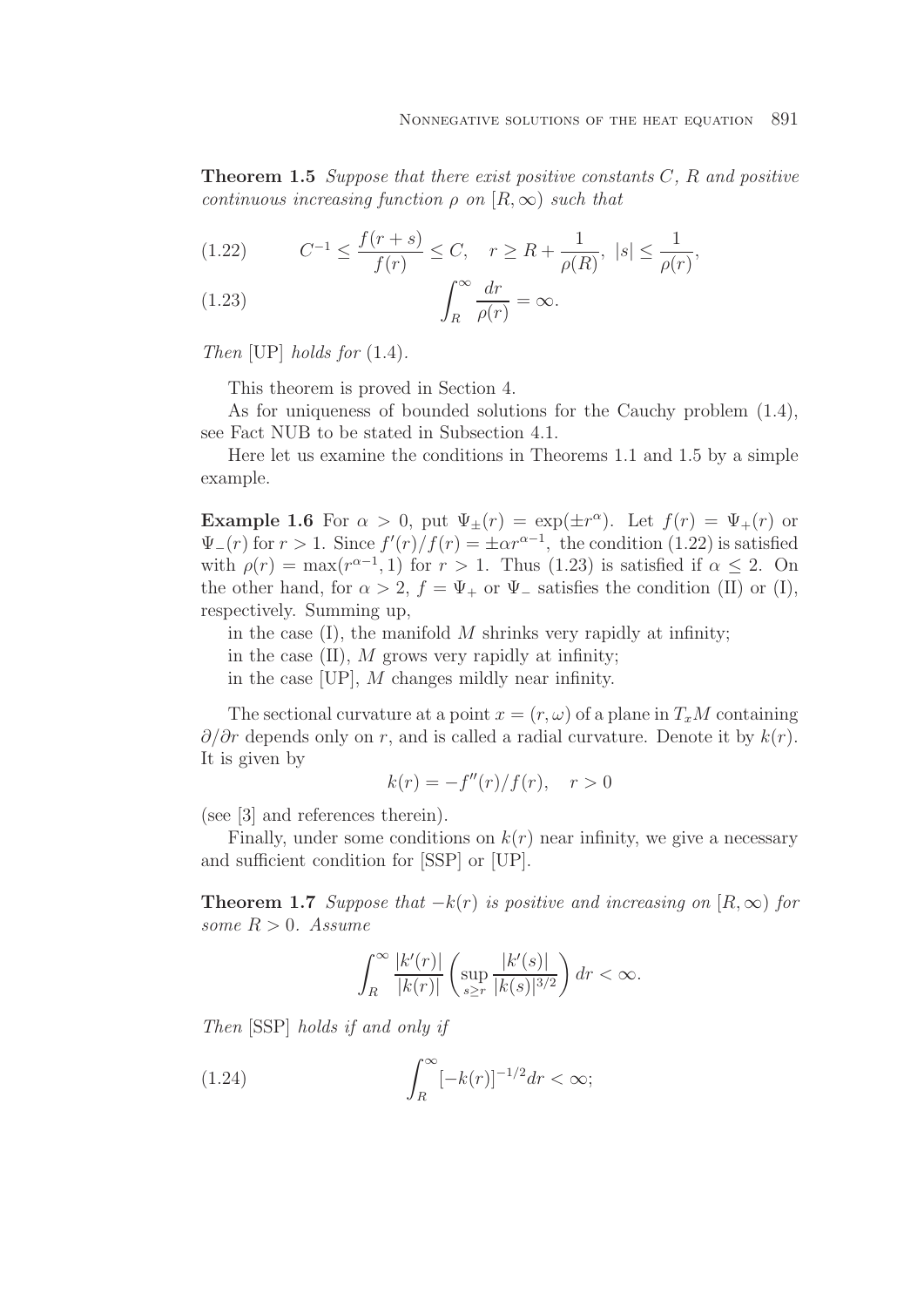*while* [UP] *holds if and only if*

(1.25) 
$$
\int_{R}^{\infty} [-k(r)]^{-1/2} dr = \infty.
$$

This theorem is a direct consequence of Theorems 5.5 and 5.6 to be stated and proved in Section 5. As for results via curvature comparison techniques, see Theorems 5.1 and 5.4 to be given in Section 5.

The remainder of this paper is organized as follows. Theorems 1.1 and 1.2 are proved in Sections 2 and 3, respectively. In Section 4 we study relations between [SSP] and uniqueness of bounded solutions to (1.4), and prove Theorem 1.5. In Section 5 we give sufficient conditions for [SSP] and [UP] in terms of the radial curvature.

## **2. Semismall perturbations**

In this section we prove Theorem 1.1. Its proof is decomposed into three lemmas. Let G be the Green function of  $-\Delta + 1$  on M. Put

$$
L_1 = -f^{1-n} \frac{d}{dr} \left( f^{n-1} \frac{d}{dr} \right).
$$

Let H be the Green function of  $L_1 + 1$  on  $I = (0, \infty)$ . We see that there exists a unique positive solution of the equation

$$
L_1 h + h = 0
$$
 in  $I$ ,  $h(r) = 1 + o(1)$  as  $r \to 0$ .

By Theorem 6.1 of [17] we have

$$
(2.1) \t\t\t H(r,s) = \gamma h(r)g(s), \quad 0 < r < s < \infty,
$$

where  $\gamma > 0$  is a constant and  $q(s)$  is another positive solution of the equation  $L_1g + g = 0$  in I, which is linearly independent of h and behaves like  $s^{2-n}$ or  $\log 1/s$  as  $s \to 0$  for  $n \geq 3$  or  $n = 2$ . Thus there exists a positive limit  $H(0, s) = \lim_{r\to 0} H(r, s)$ . The following lemma is a key to the proof of Theorem 1.1.

**Lemma 2.1** [SSP] *holds if and only if* 1 *is a semismall perturbation of*  $L_1 + 1$  *on*  $I = (0, \infty)$ *, i.e., for any*  $\epsilon > 0$  *there exists a compact subset* J *of*  $(0, \infty)$  *such that* 

$$
\int_{I\setminus J} H(1,r)H(r,s)f^{n-1}(r)\,dr \le \epsilon H(1,s), \quad s \in I\setminus J.
$$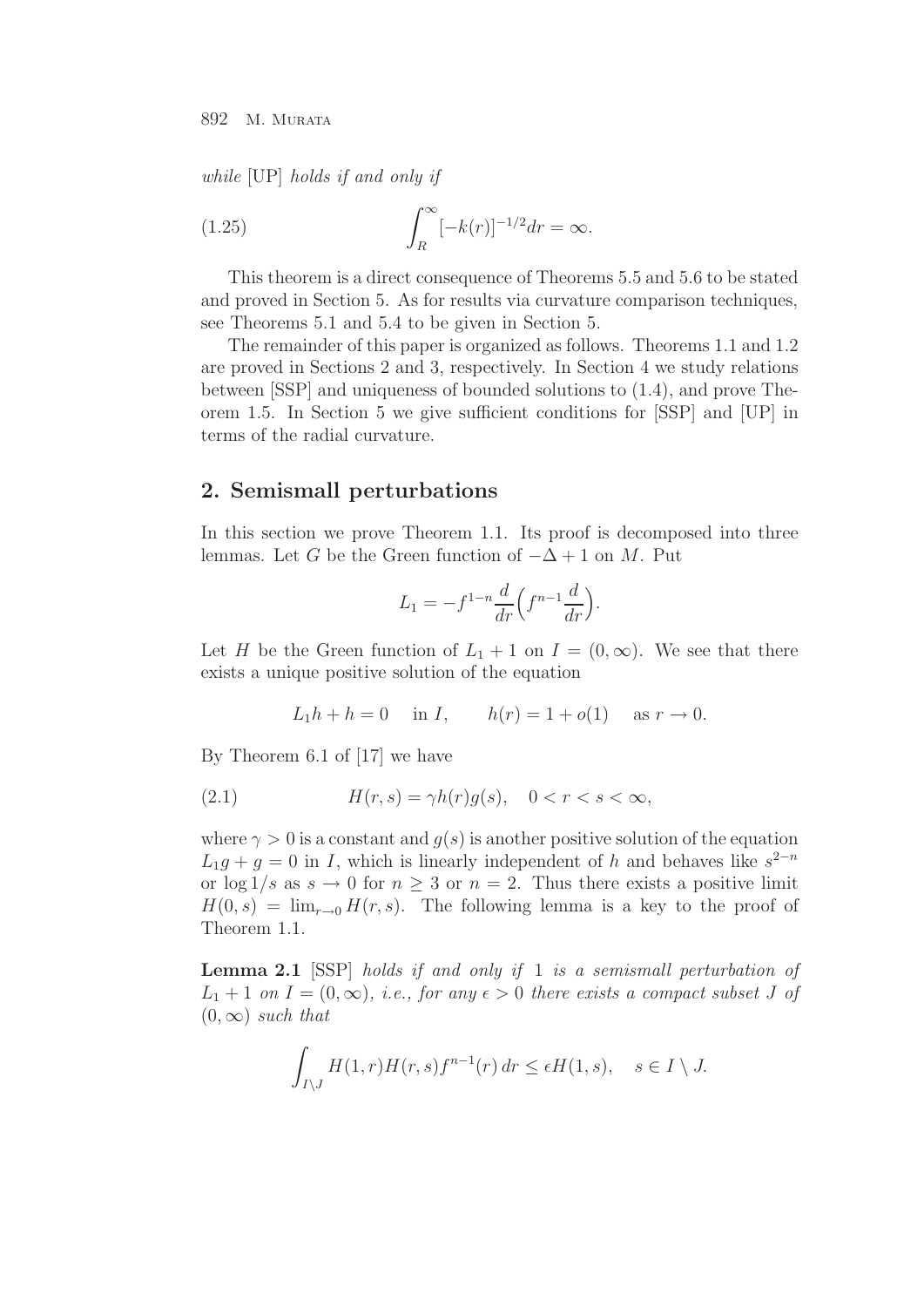**Proof.** Note that the smallest eigenvalue of  $-\Lambda$  on  $S^{n-1}$  is 0 and  $\psi_0 = \sigma_n^{-1/2}$ is the corresponding normalized eigenfunction. By Lemma 8.1 of [17], which is shown by Fubini's theorem, we have

(2.2) 
$$
\int_{S^{n-1}} G(r\omega, y) d\sigma(\omega) = H(r, s), \quad r > 0, \ s = |y| > 0,
$$

where  $d\sigma$  is the area element of  $S^{n-1}$ . From this we have

(2.3) 
$$
G(0, s\omega) = \sigma_n^{-1} H(0, s), \quad s > 0, \ \omega \in S^{n-1}.
$$

Since  $d\nu(z) = f^{n-1}(r) dr d\sigma(\omega)$  with  $z = r\omega$ , we get

(2.4) 
$$
\int_{|z|>R} G(0, z)G(z, y) d\nu(z) = \int_{R}^{\infty} \sigma_n^{-1} H(0, r) H(r, s) f^{n-1}(r) dr
$$

for any  $s = |y| > 0$  and  $R > 0$ . Since  $H(1, r)$  and  $H(0, r)$  are comparable on  $(2, \infty)$ , this together with  $(2.3)$  shows that [SSP] holds if and only if for any  $\epsilon > 0$  there exists  $R > 2$  such that

(2.5) 
$$
\int_{R}^{\infty} H(1, r)H(r, s)f^{n-1}(r) dr \leq \epsilon H(1, s)
$$

for any  $s > R$ . Note that if (2.5) holds for  $s > R$ , then (2.5) holds for any  $s > 0$ . On the other hand, from (2.1) we obtain that for any  $\epsilon > 0$  there exists  $\delta > 0$ 

(2.6) 
$$
\int_0^{\delta} H(1,r)H(r,s)f^{n-1}(r) dr \leq \epsilon H(1,s), \ s > 0
$$

(see also Theorem 6.3 of [17] and Theorems 2.5 and 2.6 of [22]). This completes the proof of the lemma.

**Lemma 2.2** *Suppose that*  $L_1$  *on*  $(0, \infty)$  *is subcritical. Then* 1 *is a semismall perturbation of*  $L_1 + 1$  *on*  $(0, \infty)$  *if and only if* (II) *holds.* 

**Proof.** By Theorem 2.5 of [22], 1 is a semismall perturbation of  $L_1 + 1$  on  $(0, \infty)$  if and only if 1 is a semismall perturbation of  $L_1$  on  $(0, \infty)$ , which is equivalent to the condition (II) (see also Theorem 6.3 of [17]).

**Lemma 2.3** *Suppose that*  $L_1$  *on*  $(0, \infty)$  *is critical. Then* 1 *is a semismall perturbation of*  $L_1 + 1$  *on*  $(0, \infty)$  *if and only if* (I) *holds.* 

**Proof.** Choose a nonnegative function  $\Psi \in C_0^{\infty}((0,1/2))$  which is not identically zero. Then, by Theorem 1.6 of [16], the Green functions of  $L_1 + 1$ and  $L_1 + \Psi + 1$  on  $(0, \infty)$  are comparable. Thus, by Theorem 2.5 of [22], 1 is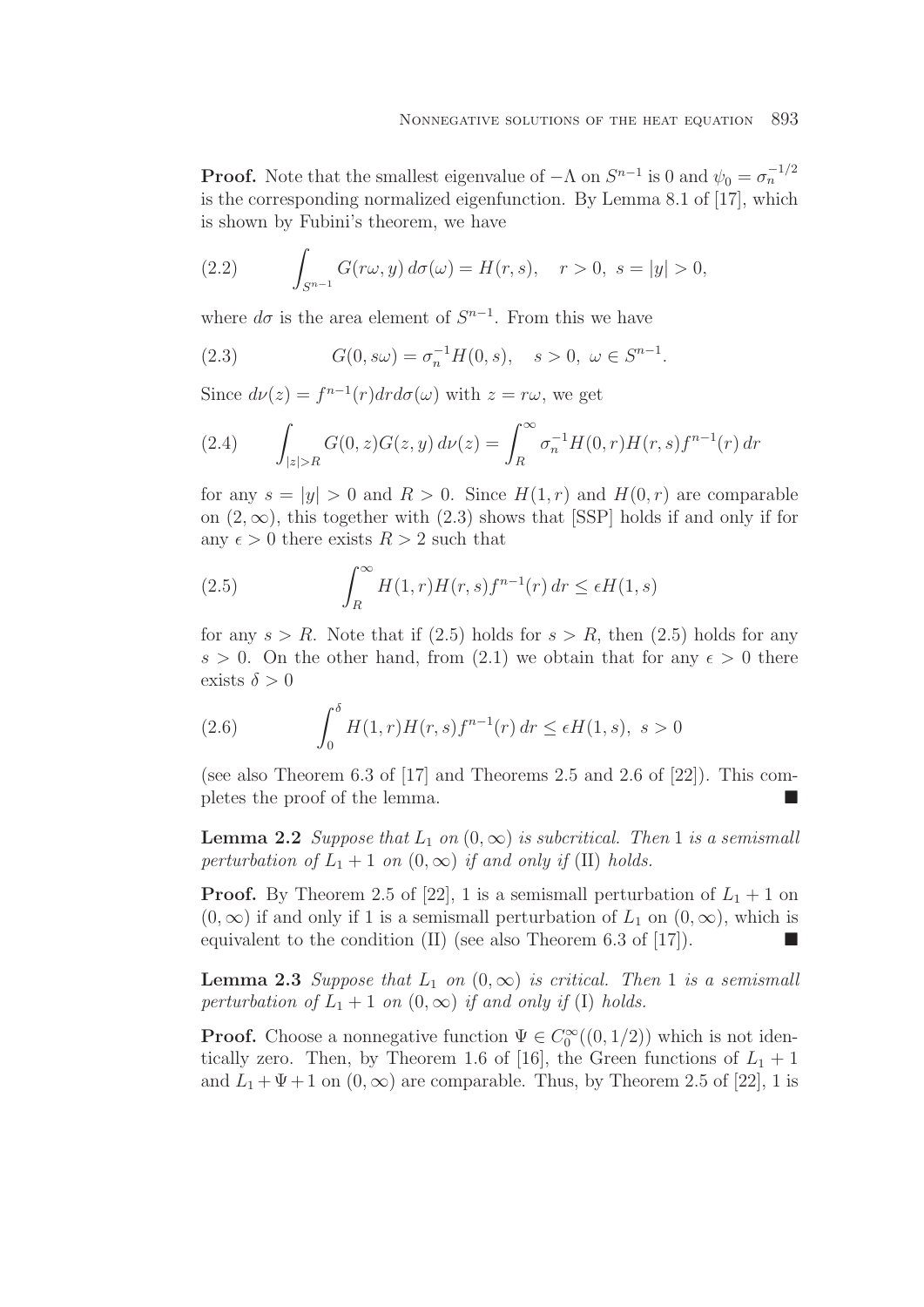a semismall perturbation of  $L_1 + 1$  on  $(0, \infty)$  if and only if 1 is a semismall perturbation of  $L_1 + \Psi$  on  $(0, \infty)$ . By Theorem 1.1 of [13],  $L_1$  on  $(0, \infty)$  is critical if and only if

$$
\int_{1/2}^{\infty} f(s)^{1-n} ds = \infty.
$$

Let  $K^0$  and  $K^\infty$  be the Martin kernels for  $L_1 + \Psi$  at 0 and  $\infty$ , respectively. By Theorem 1.5 of [16] and Theorem 6.1 of [17],  $K^0(r)$  is comparable to the constant function 1 on  $(1, \infty)$ . Furthermore,  $K^{\infty}(r)$  is comparable to the function

$$
\int_{1/2}^r f(s)^{1-n} ds \quad \text{on } (1, \infty).
$$

Thus 1 is a semismall perturbation of  $L_1 + \Psi$  on  $(0, \infty)$  if and only if

(2.7) 
$$
\int_{1}^{\infty} 1 \cdot \left( \int_{1/2}^{r} f(s)^{1-n} ds \right) f(r)^{n-1} dr < \infty.
$$

This is equivalent to  $(I)$ .

**Remark 2.4** It is an open problem whether [SSP] for  $-\Delta + 1$  on M implies [SP] (1 is a small perturbation of  $-\Delta + 1$  on M), i.e., for any  $\epsilon > 0$ there exists a compact subset  $K$  of  $M$  such that

$$
\int_{M\setminus K} G(x, z) G(z, y) d\nu(z) \le \epsilon G(x, y), \quad x, y \in M\setminus K.
$$

## **3. Elliptic Martin boundaries**

In this section we prove Theorem 1.2. The proof is based upon the following proposition which can be shown in the same way as in the proof of Theorems 3.2 and 3.3 of [12] (see also Theorem 1.3 of [13], Theorem 6.3 and Example 10.1 of [17]).

**Proposition 3.1** (i) *Suppose that* (I) *holds. Then*  $\partial_M M = \partial_m M = \{\infty\}$  *if and only if*

(3.1) 
$$
\int_{1}^{\infty} f(r)^{n-3} \left( \int_{1/2}^{r} f(s)^{1-n} ds \right) dr = \infty.
$$

(*ii*) *Suppose that* (II) *holds.* Then  $\partial_M M = \partial_m M = \infty S^{n-1}$  *if and only if* 

(3.2) 
$$
\int_{1}^{\infty} f(r)^{n-3} \left( \int_{r}^{\infty} f(s)^{1-n} ds \right) dr < \infty.
$$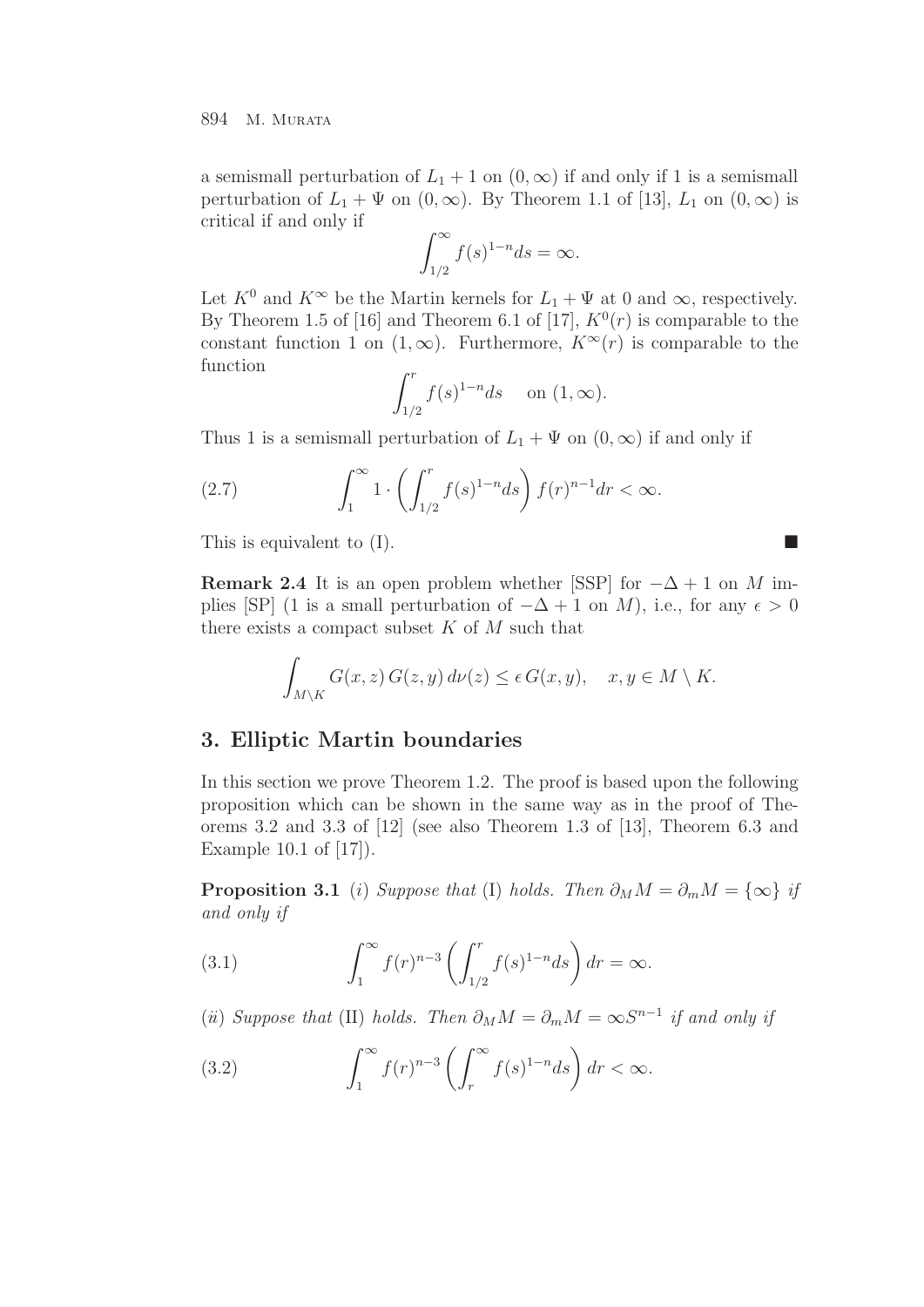We first treat the case (I).

**Lemma 3.2** *If* (I) *holds, then* (3.1) *holds true.*

**Proof.** Put

(3.3) 
$$
g(r) = \int_{1/2}^{r} f(s)^{1-n} ds, \quad J = \int_{1}^{\infty} f(r)^{n-3} g(r) dr.
$$

We see that (I) implies  $\lim_{r\to\infty} g(r) = \infty$ . When  $n = 2$ , we have

$$
J = \int_{1}^{\infty} f(r)^{-1} g(r) dr \ge g(1) \int_{1}^{\infty} f(r)^{1-n} dr = \infty.
$$

When  $n = 3$ , we have

$$
J = \int_1^{\infty} g(r) dr \ge g(1) \int_1^{\infty} dr = \infty.
$$

Let  $n \geq 4$ . Since  $g'(r) = f(r)^{1-n}$ , we have

$$
J = \int_1^{\infty} g(r) [g'(r)]^{-(n-3)/(n-1)} dr.
$$

Put  $\Omega = \{r > 1 : g(r) < g'(r)\}\$ . We claim that the Lebesgue measure  $|\Omega|$ of  $\Omega$  is infinite. Suppose that  $|\Omega| < \infty$ . Since (I) is equivalent to (2.7), we have

$$
\infty > \int_1^{\infty} g(r)/g'(r) dr \ge \int_{(1,\infty)\setminus\Omega} dr = \infty.
$$

This is a contradiction. We have

$$
(3.4) \quad J \ge \int_{\Omega} \left[ \frac{g(r)}{g'(r)} \right]^{(n-3)/(n-1)} g(r)^{2/(n-1)} dr \ge \int_{\Omega} \frac{g(r)}{g'(r)} \cdot g(r)^{2/(n-1)} dr.
$$

On the other hand,

$$
\begin{split} \infty &= |\Omega| \\ &= \int_{\Omega} [g(r)^{1+2/(n-1)}/g'(r)]^{1/2} [g'(r)/g(r)^{1+2/(n-1)}]^{1/2} dr \\ &\leq \left\{ \int_{\Omega} [g(r)^{1+2/(n-1)}/g'(r)] \, dr \right\}^{1/2} \left\{ \int_{\Omega} [g'(r)/g(r)^{1+2/(n-1)}] \, dr \right\}^{1/2} . \end{split}
$$

But

$$
\int_{\Omega} g'(r)g(r)^{-1-2/(n-1)} dr \le \int_{1}^{\infty} g'(r)g(r)^{-1-2/(n-1)} dr
$$
  
= 
$$
\left[ -\frac{n-1}{2}g(r)^{-2/(n-1)} \right]_{1}^{\infty} = \frac{n-1}{2}g(1)^{-2/(n-1)} < \infty.
$$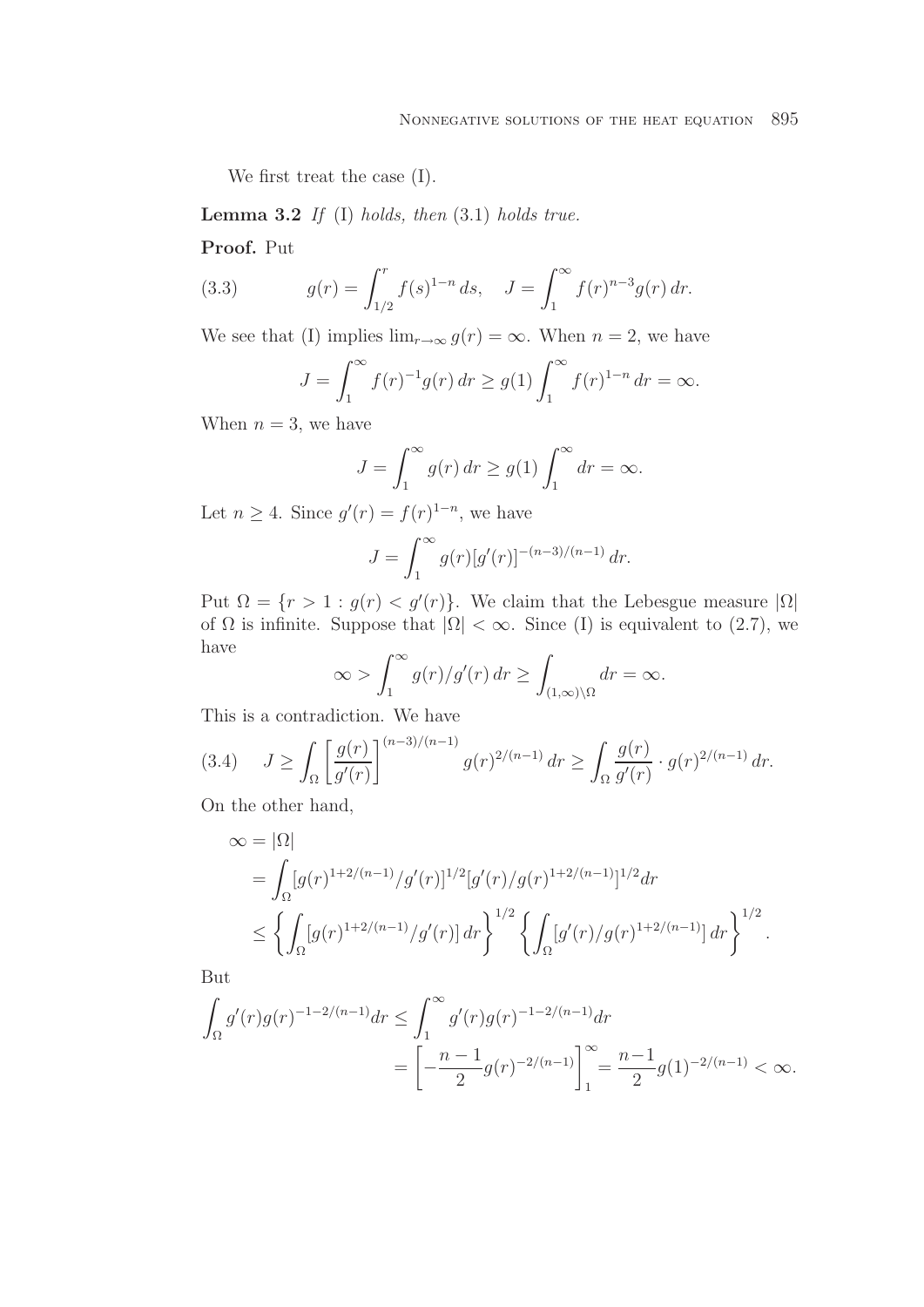Thus

$$
\int_{\Omega} [g(r)^{1+2/(n-1)}/g'(r)] dr = \infty.
$$

This together with (3.4) implies (3.1). This completes the proof of the lemma.

Next we treat the case (II).

**Lemma 3.3** *If* (II) *holds, then* (3.2) *holds.*

**Proof.** Put

(3.5) 
$$
F(r) = \int_r^{\infty} f(s)^{1-n} ds, \quad I = \int_1^{\infty} f(r)^{n-3} F(r) dr.
$$

When  $n = 2$ , we have

$$
I = \int_{1}^{\infty} f(r)^{1-n} F(r) \, dr \le F(1) \int_{1}^{\infty} f(r)^{1-n} dr < \infty.
$$

Let *n* ≥ 3. With *p* = *n* − 1 and *q* =  $(n - 1)/(n - 2)$ , we have

$$
I = \int_{1}^{\infty} f(r)^{(1-n)/p + (n-1)/q} F(r) dr
$$
  
\$\leq \left( \int\_{1}^{\infty} f(r)^{1-n} F(r) dr \right)^{1/p} \left( \int\_{1}^{\infty} f(r)^{n-1} F(r) dr \right)^{1/q} < \infty\$.

This completes the proof of the lemma.  $\blacksquare$ 

Theorem 1.2 follows from Proposition 3.1, Lemmas 3.2 and 3.3.

### **4. Uniqueness theorems**

### **4.1. Uniqueness of bounded solutions**

In this subsection we describe relations between [SSP] and uniqueness of bounded solutions to the heat equation. We consider the following condition [NUB] (non-uniqueness of bounded solutions).

**[NUB]** The Cauchy problem

(4.1) 
$$
(\partial_t - \Delta)u = 0 \text{ in } M \times (0, T), \quad u(x, 0) = 0 \text{ on } M
$$

admits a non-zero bounded solution.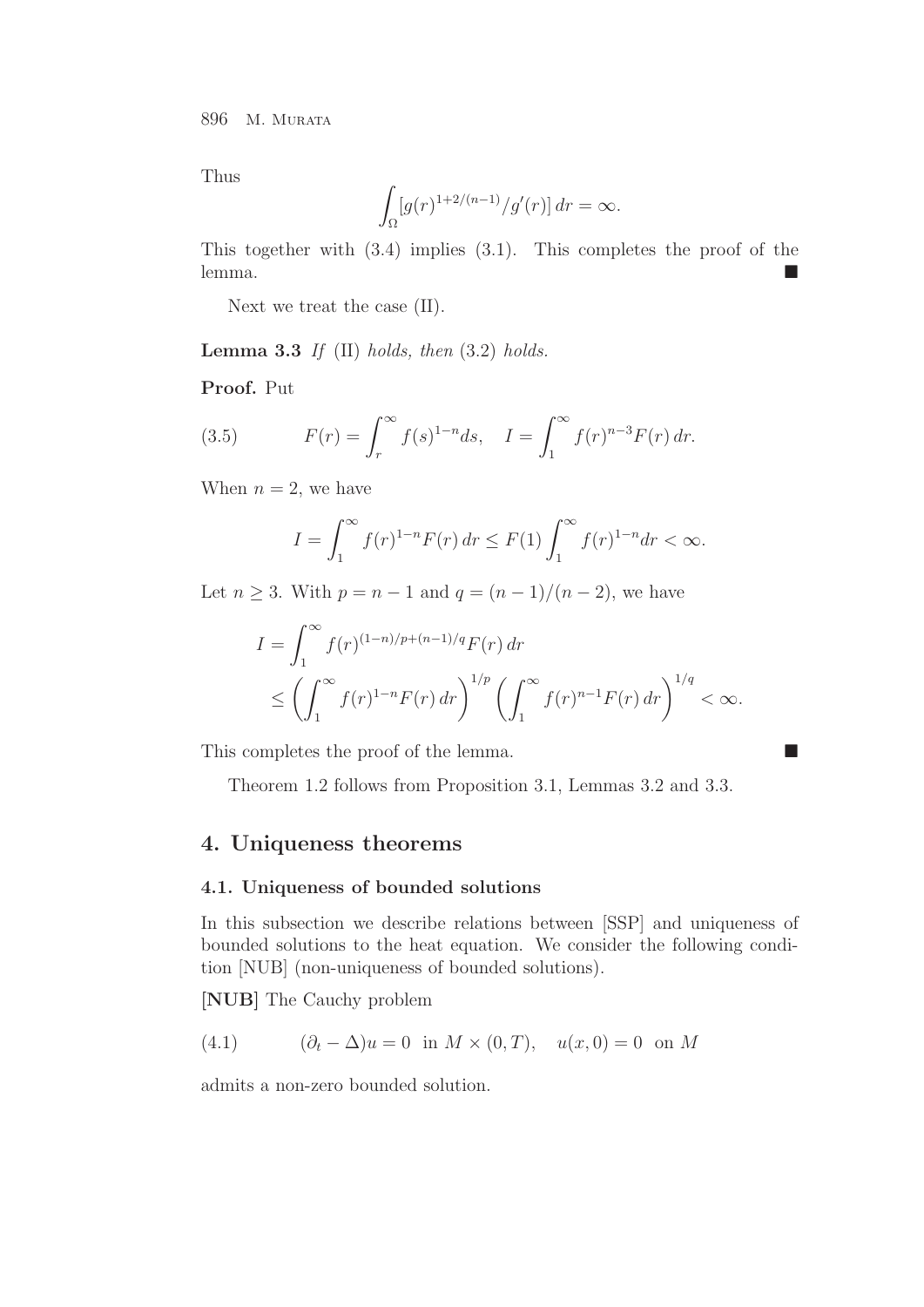We say that **[UB]** (uniqueness of bounded solutions) holds when any bounded solution of (4.1) is identically zero. For [NUB], the following fact is wellknown (see Proposition 3.2 and Theorem 6.2 of [5], and also Example 3.15 of [6]).

Fact NUB. The condition [NUB] holds if and only if the condition (II) holds. In another word, [UB] holds if and only if (II) does not hold, i.e.,

(4.2) 
$$
\int_{1}^{\infty} \frac{|B(r)|}{|S(r)|} dr = \infty.
$$

Now, let us consider the case (I). In this case, by Theorem  $1.2(i)$ , there exists a positive solution h of  $(-\Delta + 1)h = 0$  in M, which is radial and unique up to a constant multiple. Furthermore, we see from the proof of Lemma 2.3 that  $h(x)$  is comparable with

$$
g(|x|) = \int_{1/2}^{|x|} f(s)^{1-n} ds \quad \text{on } \{|x| > 1\}.
$$

By Theorem 1.1 and Proposition 3.3 of [16], we have

(4.3) 
$$
\int_M G(0, y)h(y) d\nu(y) < \infty.
$$

(This can be shown directly from  $(2.7)$ .) It is well known that  $(4.3)$  yields the existence of a positive solution  $u$  of the Cauchy problem

$$
\partial_t u = (\Delta - 1)u \quad \text{in } M \times (0, \infty), \qquad u(x, 0) = 0 \quad \text{on } M
$$

such that  $0 < u(x, t) < h(x)$  in  $M \times (0, \infty)$  (for more results, see Theorem 2.1) of [18] and references therein). Hence (I) implies the existence of a positive solution v of the Cauchy problem (4.1) such that  $0 < v(x,t) < e^{t}h(x)$  in  $M \times (0, \infty)$ . Summing up, we have shown the following proposition.

**Proposition 4.1** *Suppose that* (I) *holds. Then* [UB] *holds true, but there exists a solution* v of (4.1) *such that*  $0 < v(x,t) < e^t h(x)$  *in*  $M \times (0,\infty)$ *, where* h *is a positive radial solution of*  $(-\Delta + 1)h = 0$  *in* M.

Here let us show that  $h(x)$  grows as  $|x| \to \infty$ , at least, as fast as  $\exp(C|x|^2)$  for some constant  $C > 0$ . Put

$$
g(r) = \int_{1/2}^{r} f(s)^{1-n} ds.
$$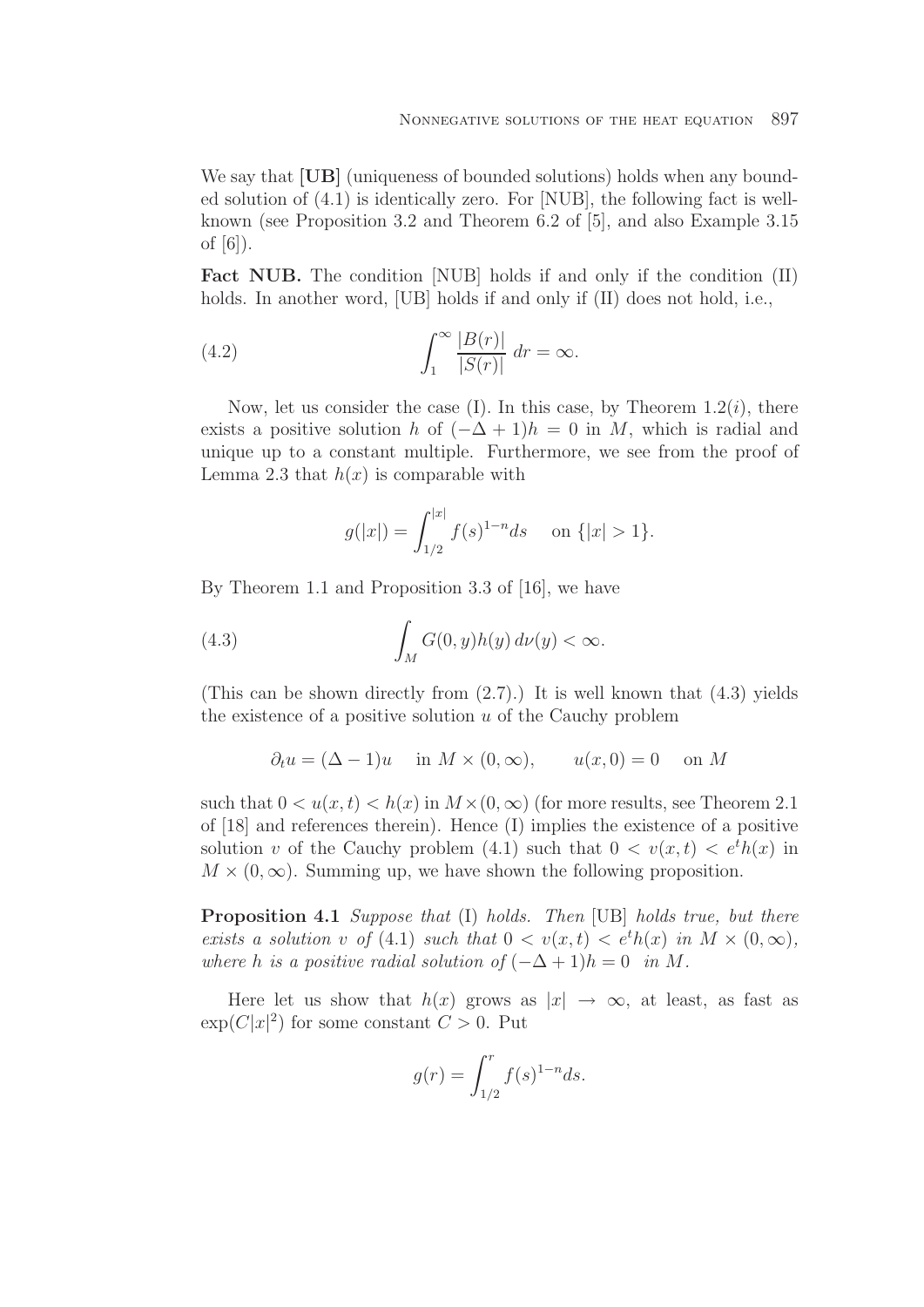For  $r > 2$ , we have

$$
\frac{r}{2} \le r - 1 = \int_1^r \left[ \frac{g(s)}{g(s)} \right]^{1/2} \left[ \frac{g'(s)}{g(s)} \right]^{1/2} ds
$$
  

$$
\le \left\{ \int_1^\infty \frac{g(s)}{g'(s)} ds \right\}^{1/2} \left\{ \int_1^r \frac{g'(s)}{g(s)} ds \right\}^{1/2}.
$$

Thus  $g(r) \ge g(1) \exp(Br^2)$  for some constant  $B > 0$ , which implies

(4.4) 
$$
h(x) \ge A \exp(B|x|^2), \quad x \in M,
$$

for some constant  $A > 0$ .

#### **4.2. Uniqueness of nonnegative solutions**

In this subsection we prove Theorem 1.5.

**Proof of Theorem 1.5.** In [9] we introduced the notion of the parabolic Harnack principle with scale function  $\rho$  ([PHP- $\rho$ ]). In the setting of this paper,  $[PHP-\rho]$  reads as follows: there exists a positive constant  $C_p$  such that for any  $t \in [0, T)$ ,  $x \in B(0, S) = B(S)$ ,  $S > R + 1/\rho(R)$ ,  $0 < s \leq 1/\rho(S)$ , any nonnegative solution  $u$  of the heat equation

$$
\partial_t u = \Delta u \quad \text{in} \quad Q = B(x, s) \times (t - s^2, t + s^2)
$$

satisfies

$$
\sup_{Q_-} u \le C_p \inf_{Q_+} u,
$$

where

$$
Q_{-} = B\left(x, \frac{s}{2}\right) \times \left(t - \frac{3}{4}s^2, t - \frac{1}{4}s^2\right), \quad Q_{+} = B\left(x, \frac{s}{2}\right) \times \left(t + \frac{1}{4}s^2, t + \frac{3}{4}s^2\right).
$$

Theorem 2.2 of [9] in our case says that if  $[PHP-\rho]$  holds with  $\rho$  satisfying (1.23), then [UP] holds. Thus we have only to show [PHP-C $\rho$ ] for some large positive constant C. We see by (1.22) that uniformly in  $x \in$  $B(0, S) \setminus B(0, R + 1/\rho(R))$  and  $0 < s \leq 1/\rho(S)$ , the subset  $\{y \in M :$  $|x| - s < |y| < |x| + s$  is quasi-isometric to a piece of flat cylinder (see descriptions before Proposition 4.10 of [7]). Hence  $[PHP-C\rho]$  holds for some  $C > 0$ , since the parabolic Harnack inequality is stable under quasiisometry (see [4], [8], [20], [21]).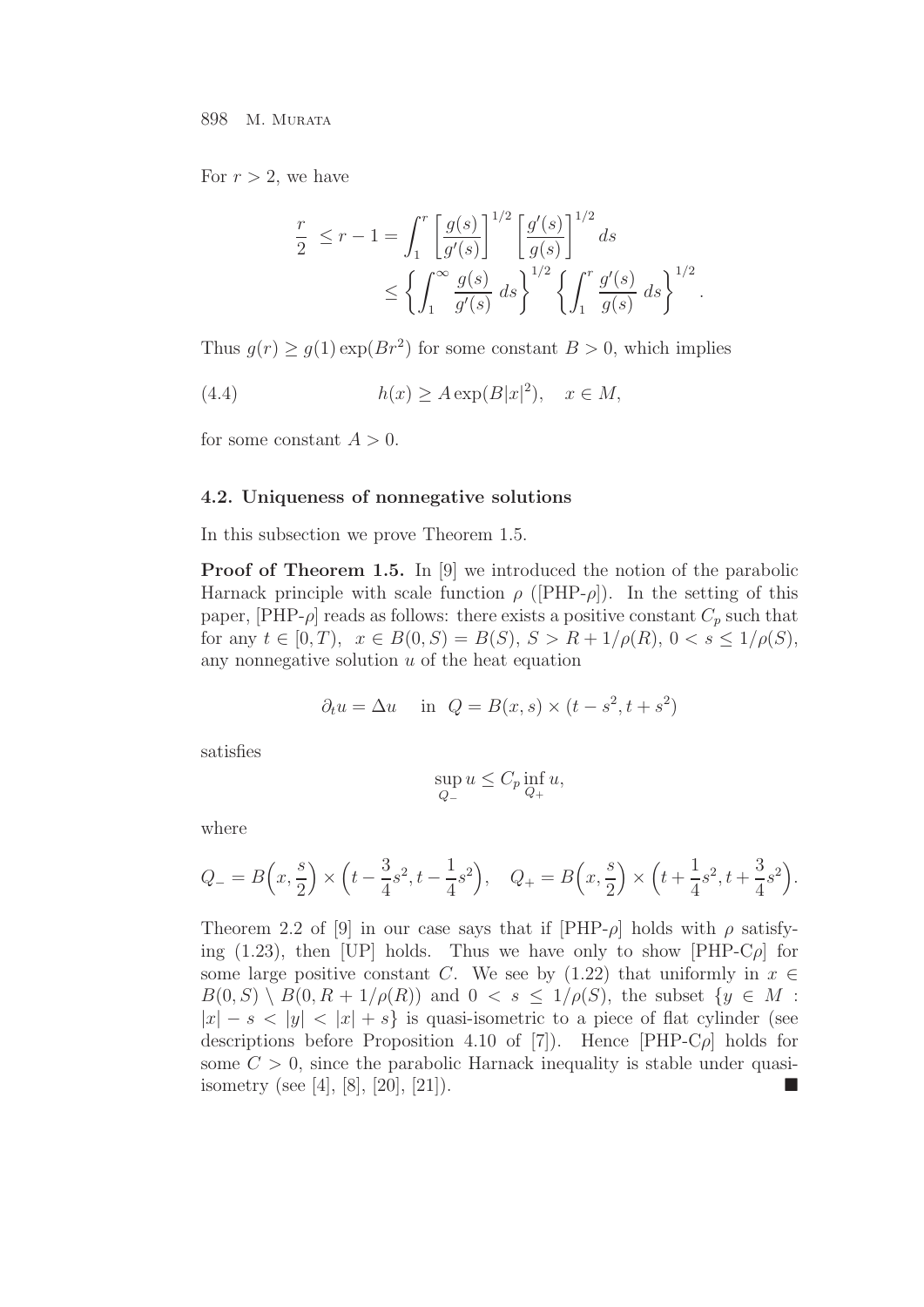## **5. Curvature conditions**

In this section we give sufficient conditions for [SSP] and [UP] in terms of the radial curvature  $k(r)$ ,  $r > 0$ , which is the sectional curvature at a point  $x = (r, \omega)$  of any plane in  $T_xM$  containing  $\partial/\partial r$ . It is well-known that  $k(r)$ satisfies the equation  $f'' + kf = 0$  in  $(0, \infty)$  (see [3] and references therein).

### **5.1. Comparison of curvatures**

In this subsection we give sufficient conditions for [UP] and [SSP] via curvature comparison techniques. First we give a sufficient condition for [UP].

**Theorem 5.1** *Suppose that*

$$
(5.1) \qquad \qquad -K(r) \le k(r) \le 0, \quad r > 0,
$$

*for some positive continuous increasing function*  $K(r)$  *on*  $[0, \infty)$ *. If* 

(5.2) 
$$
\int_{1}^{\infty} \frac{dr}{\sqrt{K(r)}} = \infty,
$$

*then* [UP] *holds. Thus* Fact UP *holds true.*

For proving this theorem, we need elementary lemmas.

**Lemma 5.2** *Suppose that*  $g, h \in C^2([0,\infty))$ ,  $g(0) = h(0) = 0$ ,  $g'(0) =$  $h'(0) = 1, \ g > 0 \ and \ h > 0 \ in \ (0, \infty)$ . If  $g''/g \leq h''/h \ in \ (0, \infty)$ , then  $g \leq h$ and  $g'/g \leq h'/h$  in  $(0, \infty)$ .

This is Lemma 3 of [10], and can be shown by calculating  $(h^2(g/h)')'$ .

Let  $h$  be a solution of the initial value problem

(5.3) 
$$
h''(r) = K(r)h(r) \text{ in } (0, \infty), \quad h(0) = 0, \quad h'(0) = 1.
$$

Then we see that  $h > 0$  and  $h' > 0$  in  $(0, \infty)$ . Furthermore, we have the following lemma.

**Lemma 5.3** *There exists a positive constant* C *such that*

(5.4) 
$$
\frac{h'(r)}{h(r)} \leq C\sqrt{K(r)}, \quad r \geq 1.
$$

**Proof.** This is nothing but the assertion (3.3) of Lemma 3.1 of [14]. But we give a proof, since the proof is simple and Lemma 3.1 is stated under a condition different from ours.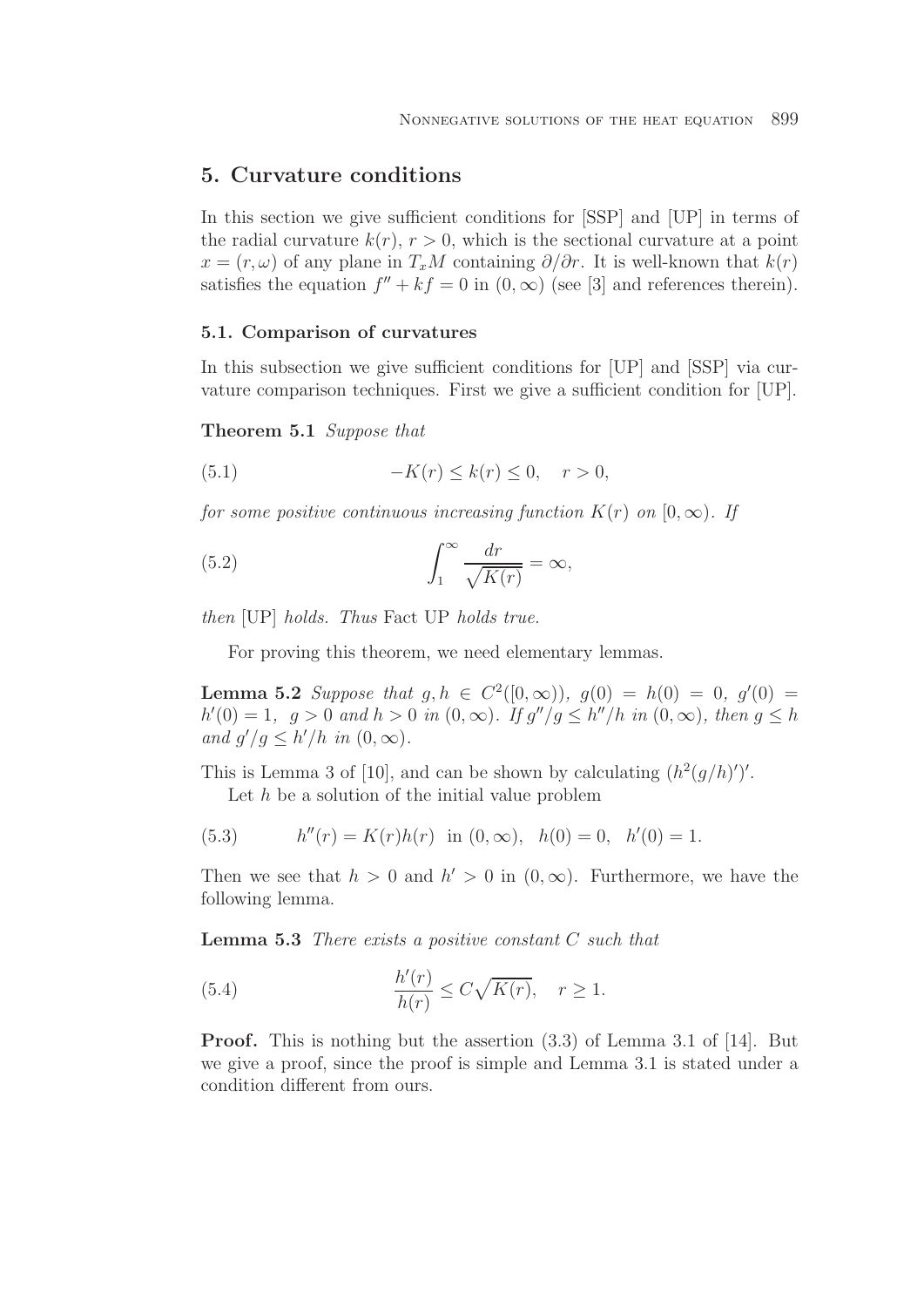Put  $H = h'/h$  and  $G = H/\sqrt{K}$ . Let  $r > s \geq 1$ . Since  $H' + H^2 = K$ ,  $H(r) - H(s) = \int^r$ s  $K(t)[1 - G(t)^{2}] dt.$ 

Since  $K$  is increasing, we have

(5.5) 
$$
G(r) - G(s) \le \int_s^r \sqrt{K(t)} [1 - G(t)^2] dt.
$$

We claim that

$$
G(r) \le M \equiv \max(1, G(1)) \quad \text{for } r \ge 1.
$$

On the contrary, suppose that there exists  $r > 1$  such that  $G(r) > M$ . Put

$$
S = \inf\{s \in [1, r]; G(t) \ge G(r) \text{ for any } t \text{ in } [s, r]\}.
$$

Then, by (5.5),  $G(S) > G(r)$ . Thus  $S = 1$ . This yields  $G(1) > G(r) > G(1)$ , which is a contradiction.

**Proof of Theorem 5.1.** We have

(5.6) 
$$
f''(r) = -k(r)f(r) \text{ in } (0, \infty), \quad f(0) = 0, \quad f'(0) = 1,
$$

 $f > 0$  and  $f' > 0$  in  $(0, \infty)$ . By Lemma 5.2,  $f \leq h$  and  $0 < f'/f \leq h'/h$  in  $(0, \infty)$ . By Lemma 5.3,

(5.7) 
$$
(f'(r)/f(r))^2 \le C^2 K(r), \quad r \ge 1.
$$

For a point  $x = (r, \omega) \in M$ ,  $r > 1$ , and a plane  $\pi$  in  $T_xM$ , denote by  $\sec(\pi)$ the sectional curvature of  $\pi$ . By the formula on p.27 of [2] (or see (4.3) of [14]),

(5.8) 
$$
\sec(\pi) \ge -\left(\frac{f'(r)}{f(r)}\right)^2 - \frac{f''(r)}{f(r)}.
$$

Thus, for any plane  $\pi$  in  $T_{(r,\omega)}M$ ,

(5.9) 
$$
\sec(\pi) \ge -CK(r), \quad r > 1,
$$

for some positive constant  $C$  independent of  $r$ .

By virtue of Example 1.5 of [9] (which is an improved version of Theorem A of  $[14]$ , the lower bound  $(5.9)$  together with the assumption  $(5.2)$ shows the theorem.  $\blacksquare$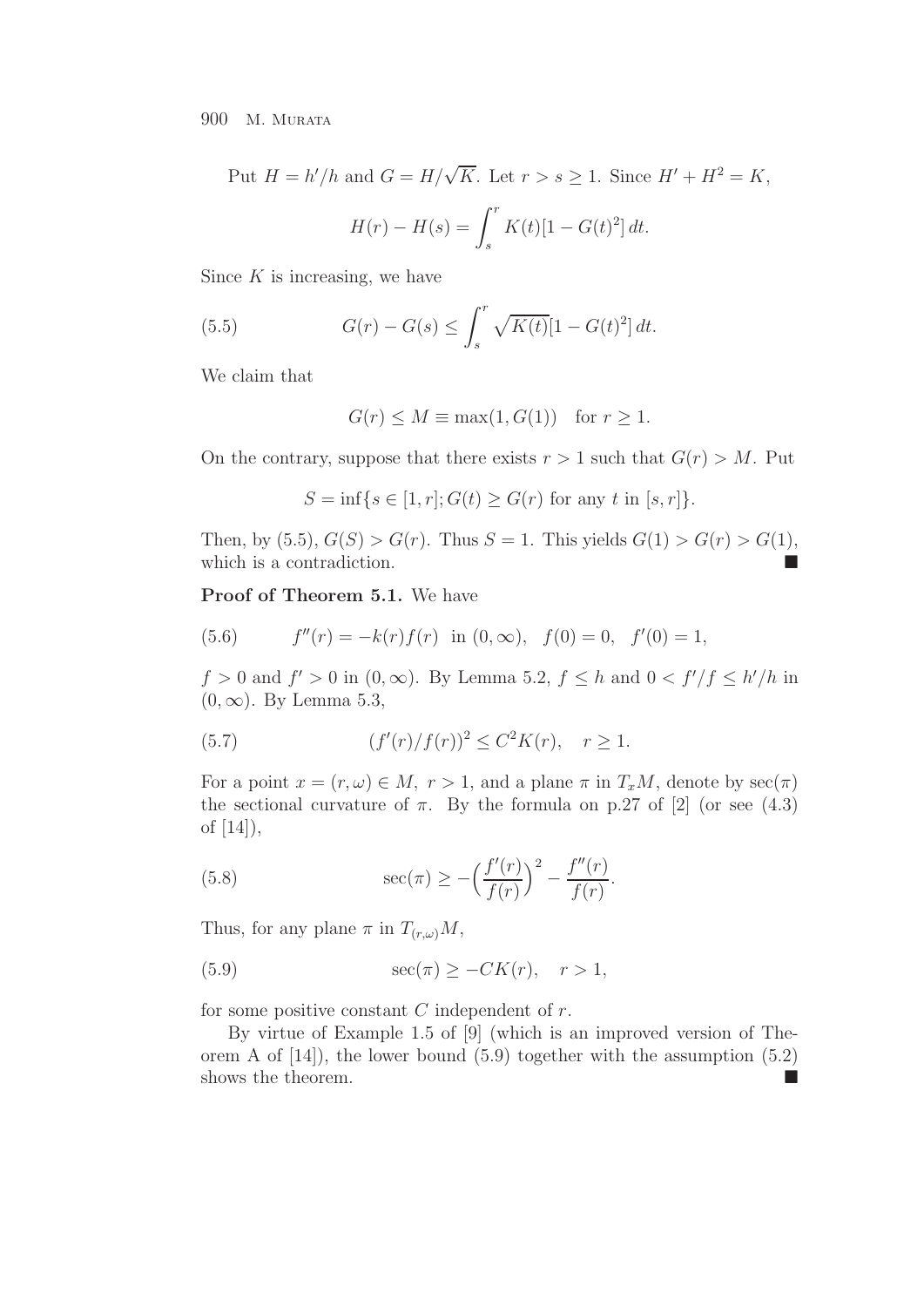We can also show Theorem 5.1 via Theorem 1.5.

**The second proof of Theorem 5.1.** Choose a positive constant C such that  $C\sqrt{K(1)} \geq 1$  and  $f'(r)/f(r) \leq C\sqrt{K(r)}$  for  $r \geq 1$  (see (5.7)). Put  $\rho(r) = CK(r+1)^{1/2}$ . Then we claim that (1.22) is satisfied with  $R = 1$ . Let  $r \geq 1+1/\rho(1)$ . For  $0 \leq s \leq 1/\rho(r)$ , we have

$$
0 \le \log \frac{f(r+s)}{f(r)} = \int_r^{r+s} \frac{f'(t)}{f(t)} dt \le \rho(r)s \le 1.
$$

Thus  $1 \leq f(r+s)/f(r) \leq e$ . Similarly,

$$
1 \le f(r)/f(r+s) \le e, \quad -1/\rho(r) \le s \le 0.
$$

Thus (1.22) is satisfied with  $R = 1$ . Hence, by Theorem 1.5, [UP] holds.  $\blacksquare$ 

Next, we give a sufficient condition for  $(II)$ , the second case of [SSP]. Let  $\kappa(r)$  be a continuous increasing function on  $[0,\infty)$  such that  $\kappa(R) > 0$  for some  $R > 0$ . Let q be a solution of the initial value problem

(5.10) 
$$
g''(r) = \kappa(r)g(r) \text{ in } (0, \infty), \ g(0) = 0, \ g'(0) = 1.
$$

Assume that g satisfies

(5.11) 
$$
g > 0
$$
 in  $(0, \infty)$ ,  $\lim_{r \to \infty} g(r) = \infty$ .

Obviously, (5.11) is satisfied if  $\kappa \geq 0$  on  $[0, \infty)$ .

**Theorem 5.4** *Let*  $\kappa(r)$  *be a function as above for which the solution q of* (5.10) *satisfies* (5.11)*. Suppose that*

(5.12) 
$$
k(r) \leq -\kappa(r), \quad r > 0.
$$

*If*

(5.13) 
$$
\int_{R}^{\infty} \frac{dr}{\sqrt{\kappa(r)}} < \infty,
$$

*then the condition* (II) *holds true. Thus* Theorems 1.3 *and* 1.4 *hold.*

**Proof.** It follows from the proof of Theorem B of [14] that the condition [NUB] (see Section 4) holds. Thus, by Fact NUB, the condition (II) holds.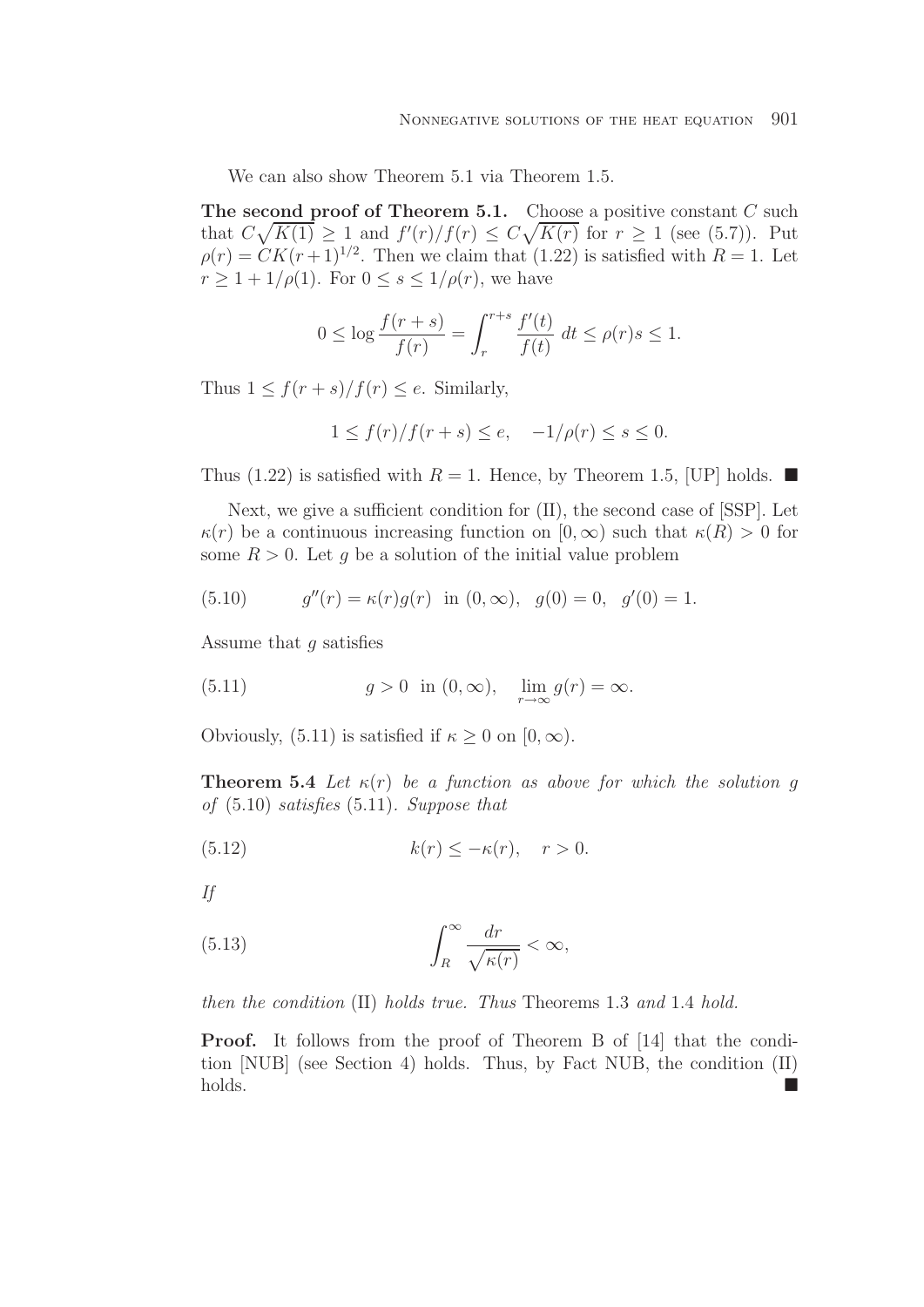#### **5.2. Radial curvature conditions near infinity**

In this subsection we treat a class of rotationally symmetric Riemannian manifolds whose radial curvatures satisfy only conditions near infinity, and give sufficient conditions for [SSP] and [UP].

Let  $k(r)$  be the radial curvature, and put  $q(r) = -k(r)$ . Assume that  $k(r)$ satisfies the following conditions:

**(k-1)** There exists  $R > 0$  such that  $k < 0$  on  $[R, \infty)$ .

$$
\begin{aligned}\n\textbf{(k-2)} \quad & \int_R^\infty q^{1/2}(r) dr = \infty. \\
\textbf{(k-3)} \quad & \int_R^\infty \frac{|q'(s)|}{q(s)} \left( \sup_{r \ge s} \frac{|q'(r)|}{q^{3/2}(r)} \right) ds < \infty.\n\end{aligned}
$$

Under these conditions we have the following theorems.

**Theorem 5.5** [SSP] *holds if*

(5.14) 
$$
\int_{R}^{\infty} q^{-1/2}(r) dr < \infty.
$$

**Theorem 5.6** [UP] *holds if*

(5.15) 
$$
\int_{R}^{\infty} \left( \sup_{R \le s \le r} q(s) \right)^{-1/2} dr = \infty.
$$

Before we give proofs of Theorems 5.5 and 5.6, we see a simple example.

**Example 5.7** Suppose that  $k(r) = -r^{\alpha}$  on  $[1, \infty)$ , where  $\alpha > -2$ . Then the conditions  $(k-1)$ ,  $(k-2)$  and  $(k-3)$  are satisfied. Furthermore,  $(5.14)$  is satisfied if and only if  $\alpha > 2$ .

Now, consider the equation

(5.16) 
$$
y'' = q(r)y
$$
 in  $(R, \infty)$ .

A special case of Lemma 4.3 of [15] yields the following lemma.

**Lemma 5.8** *The equation* (5.16) *has solutions*  $y_+$  *and*  $y_−$  *such that* 

(5.17) 
$$
y_{\pm} = q^{-1/4} e^{\pm \theta_0} (1 + h_{\pm}),
$$

(5.18) 
$$
y'_{\pm} = \pm q^{1/4} e^{\pm \theta_0} (1 + \tilde{h}_{\pm}),
$$

*where*  $\lim_{r\to\infty} h_{\pm}(r) = 0 = \lim_{r\to\infty} \tilde{h}_{\pm}(r)$  *and* 

(5.19) 
$$
\theta_0(r) = \int_R^r q^{1/2}(s) \, ds.
$$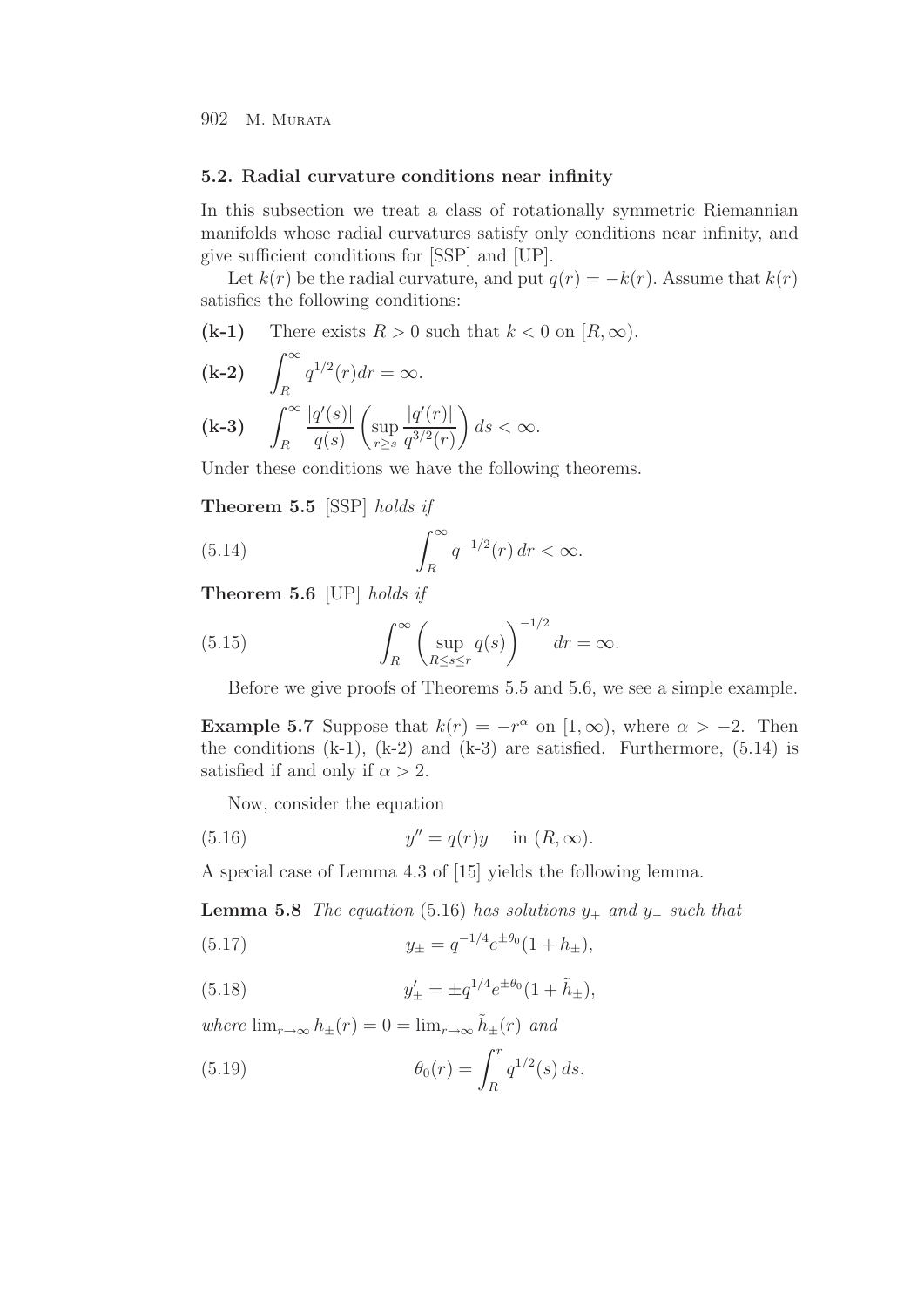Here we note that for any  $0 < c < 1$ 

(5.20) 
$$
y_+(r) \geq c \exp\left[c \int_R^r q^{1/2}(s) ds\right],
$$

(5.21) 
$$
y_{-}(r) \le (1 + c) \exp \left[ -c \int_{R}^{r} q^{1/2}(s) ds \right]
$$

if r is sufficiently large. Let us show only  $(5.20)$ . Put

$$
Q(r) = \int_{R}^{r} q^{1/2}(s) ds - \frac{1}{4} \log q(r).
$$

Then

$$
Q'(r) = q^{1/2}(r) - \frac{1}{4} \frac{q'(r)}{q(r)} = q^{1/2}(r) \left\{ 1 - \frac{1}{4} \frac{q'(r)}{q^{3/2}(r)} \right\}.
$$

Put  $R(s) = \sup_{r \ge s} |q'(r)|/q^{3/2}(r)$ . In the case  $\lim_{s \to \infty} R(s) = 0$ ,

$$
Q'(r) = q^{1/2}(r)(1 + o(1))
$$
 as  $r \to \infty$ ;

while in the case  $\lim_{s\to\infty} R(s) > 0$ , (k-3) yields

$$
\int_{R}^{\infty} \frac{|q'(s)|}{q(s)} \ ds < \infty.
$$

Thus, in both cases, we get  $(5.20)$  by  $(k-2)$  and  $(k-3)$ .

By Lemma 5.8, there exist constants  $C_1$  and  $C_2$  such that

(5.22) 
$$
f(r) = C_1 y_+(r) + C_2 y_-(r) \text{ in } (R, \infty).
$$

Since  $f > 0$  in  $(0, \infty)$ , there are only two possibilities: the growth case [G] where  $C_1 > 0$ , and the decay case [D] where  $C_1 = 0$  and  $C_2 > 0$ .

In case [G], as  $r \to \infty$ 

(5.23) 
$$
f(r) = C_1 q^{-1/4} (r) e^{\theta_0(r)} (1 + o(1)),
$$

(5.24) 
$$
f'(r) = C_1 q^{1/4}(r) e^{\theta_0(r)} (1 + o(1)).
$$

In case [D], as  $r \to \infty$ 

(5.25) 
$$
f(r) = C_2 q^{-1/4}(r) e^{-\theta_0(r)} (1 + o(1)),
$$

(5.26) 
$$
f'(r) = -C_2 q^{1/4}(r) e^{-\theta_0(r)} (1 + o(1)).
$$

We first show Theorem 5.5. The following lemma completes the proof of Theorem 5.5.

# **Lemma 5.9** *Assume* (5.14)*.* (i) *In case* [G]*, condition* (II) *is satisfied.* (ii) *In case* [D]*, condition* (I) *is satisfied.*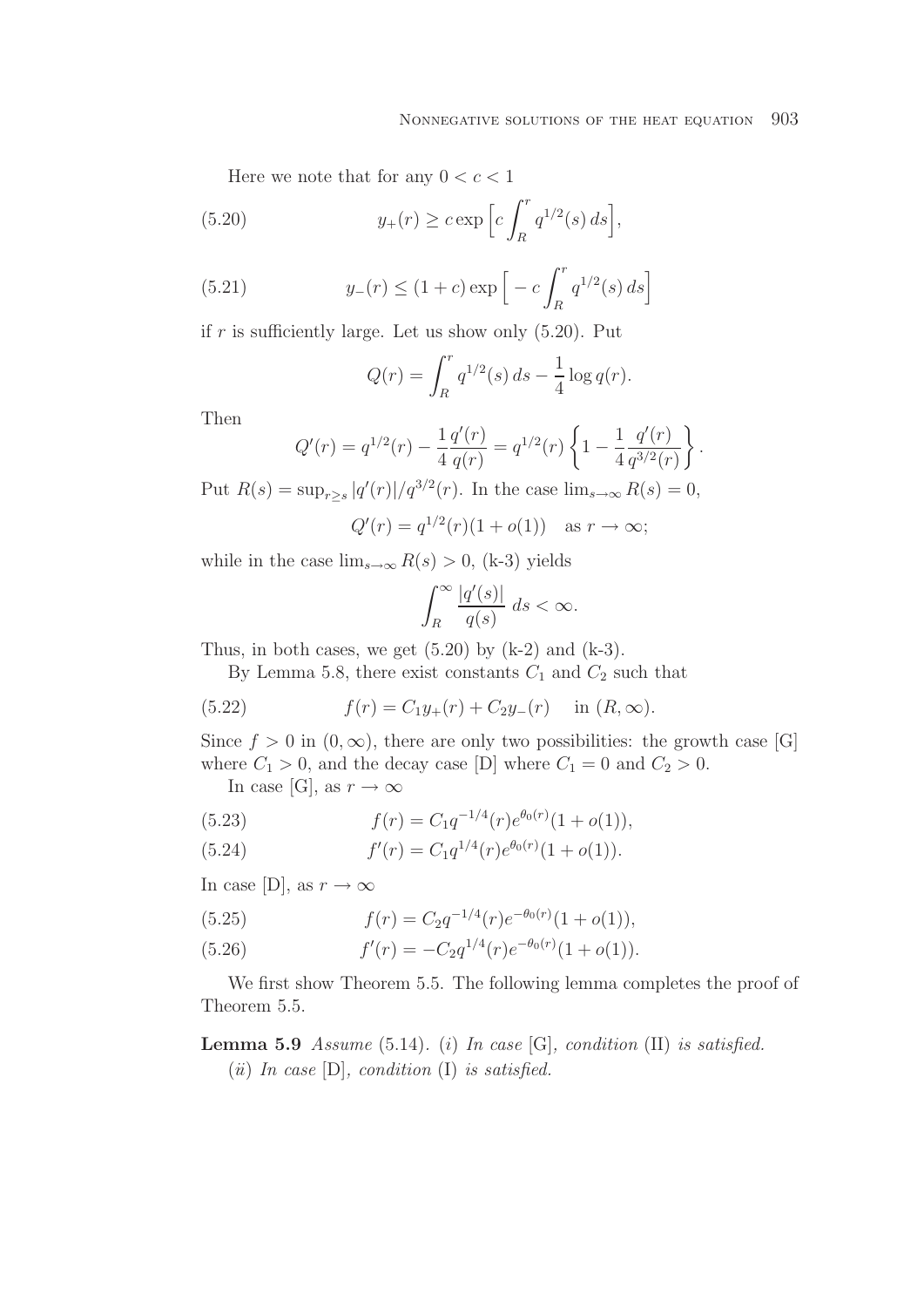904 M. MURATA

Recall that for any positive functions  $g(r)$  and  $h(r)$  defined for r sufficiently large,  $g \approx h$  means that there exists a constant  $C > 1$  such that

$$
C^{-1}h(r) \le g(r) \le Ch(r)
$$

for  $r$  sufficiently large.

**Proof of Lemma 5.9.** The case [G]. First let  $n = 2$ . By (5.23) and (5.18),

$$
\int_r^{\infty} f(s)^{1-n} ds \approx \int_r^{\infty} [-y'_{-}(s)] ds = y_{-}(r).
$$

Thus

$$
f(r)^{n-1} \int_r^{\infty} f(s)^{1-n} ds \approx q^{-1/2}(r).
$$

Hence (II) holds true. Next, let  $n\geq 3.$ 

$$
\int_r^{\infty} f(s)^{1-n} ds \approx \int_r^{\infty} (-y'_{-}(s))y_+(s)^{2-n} ds
$$
  
=  $y_{-}(r)y_+(r)^{2-n} + \int_r^{\infty} y_{-}(s)(2-n)y_+(s)^{1-n}y'_+(s) ds.$ 

Since  $y_-(s)y'_+(s) \approx 1$ , we have

$$
\int_r^{\infty} f(s)^{1-n} ds \approx y_-(r)y_+(r)^{2-n}.
$$

Thus

$$
f(r)^{n-1} \int_r^{\infty} f(s)^{1-n} ds \approx y_+(r)^{n-1} y_-(r) y_+(r)^{2-n} \approx q^{-1/2}(r).
$$

Hence (II) holds true.

The case [D]. First let  $n = 2$ . By (5.25) and (5.18),

$$
\int_{1/2}^r f(s)^{1-n} ds \approx \int_1^r y'_+(s) \, ds \approx y_+(r).
$$

Thus

$$
f(r)^{n-1} \int_{1/2}^{r} f(s)^{1-n} ds \approx q^{-1/2}(r).
$$

Hence (I) holds true. Next, let  $n\geq 3.$ 

$$
\int_{1/2}^r f(s)^{1-n} ds \approx \int_{1/2}^r y_+'(s) y_-(s)^{2-n} ds
$$
  
=  $y_+(r) y_-(r)^{2-n} - \int_{1/2}^r y_+(s) (2-n) y_-(s)^{1-n} y_-'(s) ds.$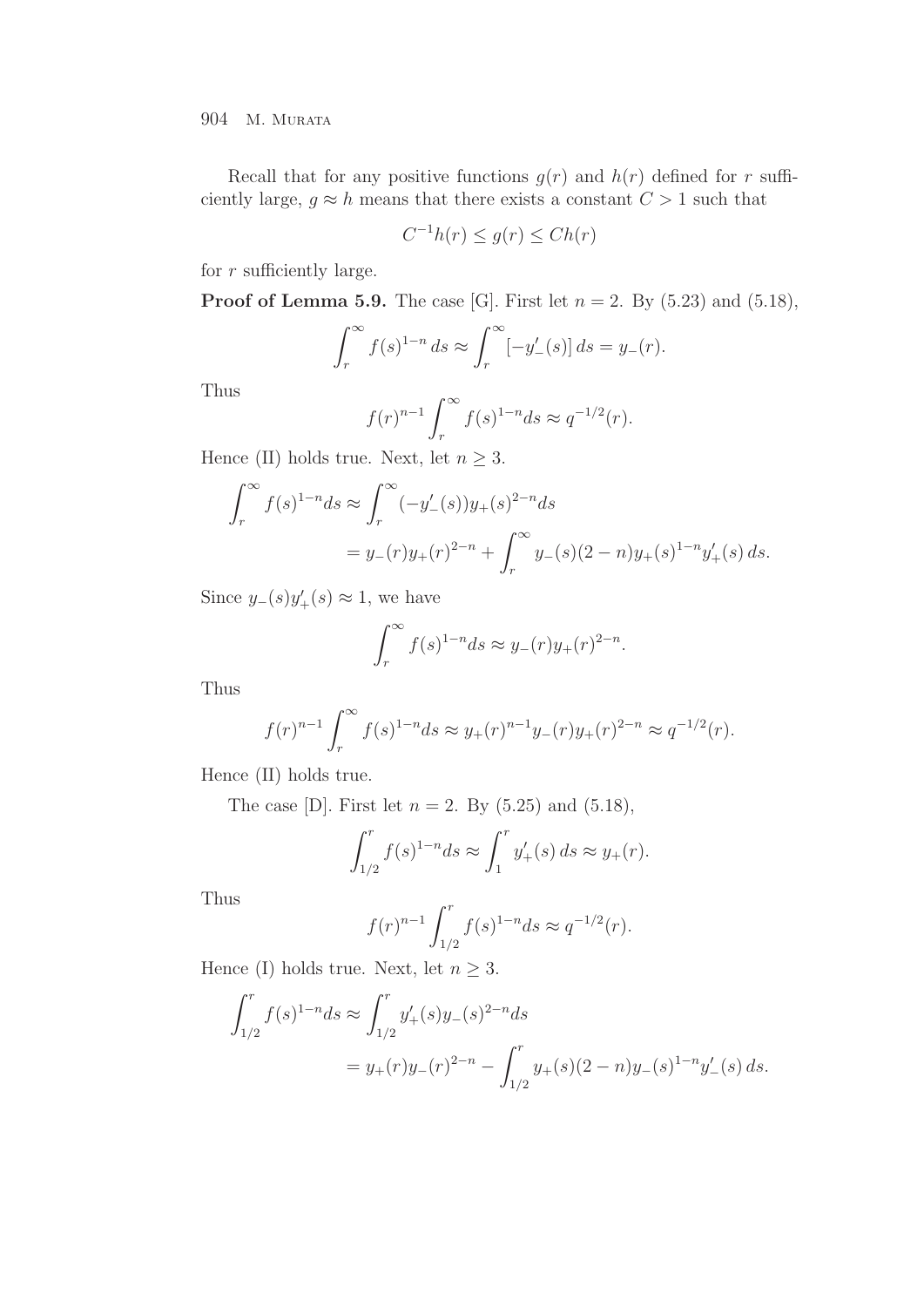$\mathcal{L}_{\mathcal{A}}$ 

Since  $-y_+(s)y_-'(s) \approx 1$ , we have

$$
\int_{1/2}^r f(s)^{1-n} ds \approx y_+(r) y_-(r)^{2-n}.
$$

Thus

$$
f(r)^{n-1} \int_{1/2}^r f(s)^{1-n} ds \approx y_-(r)^{n-1} y_+(r) y_-(r)^{2-n} \approx q^{-1/2}(r).
$$

Hence  $(I)$  holds true.

We next show Theorem 5.6. Put  $\tau = \sup_{r \geq R} |q'(r)|/q^{3/2}(r)$ , which is finite by (k-3), and define  $\rho$  by

$$
\rho(r) = \tau \left( \sup_{R \le s \le r} q(s) \right)^{1/2}, \quad r \ge R
$$

and  $\rho(r) = \tau q^{1/2}(R)$  for  $0 \le r \le R$ . Then we have

**Lemma 5.10** *For*  $r \geq R + 1/\rho(R)$  *and* s *with*  $|s| \leq 1/\rho(r)$ *,* 

(5.27) 
$$
\frac{2}{3} \le \frac{q^{1/2}(r+s)}{q^{1/2}(r)} \le 2.
$$

**Proof.** We have

$$
\left| \left( \frac{1}{q^{1/2}(t)} \right)' \right| = \frac{1}{2} \cdot \frac{|q'(t)|}{q^{3/2}(t)} \le \frac{\tau}{2}.
$$

Thus

$$
\left|\frac{q^{1/2}(r)}{q^{1/2}(r+s)} - 1\right| \le \frac{\tau}{2}|s|q^{1/2}(r) \le \frac{1}{2}.
$$

This implies  $(5.27)$ .

**Lemma 5.11** *Assume* (5.15)*. Then* [UP] *holds true.*

**Proof.** By  $(5.17)$ ,  $(5.18)$  and  $(5.23)$ - $(5.26)$ ,

$$
\frac{f'(r)}{f(r)} \approx q^{1/2}(r).
$$

By Lemma 5.10, the condition (1.22) is satisfied. Hence Theorem 1.5 together with the assumption  $(5.15)$  shows the lemma.

This lemma completes the proof of Theorem 5.6.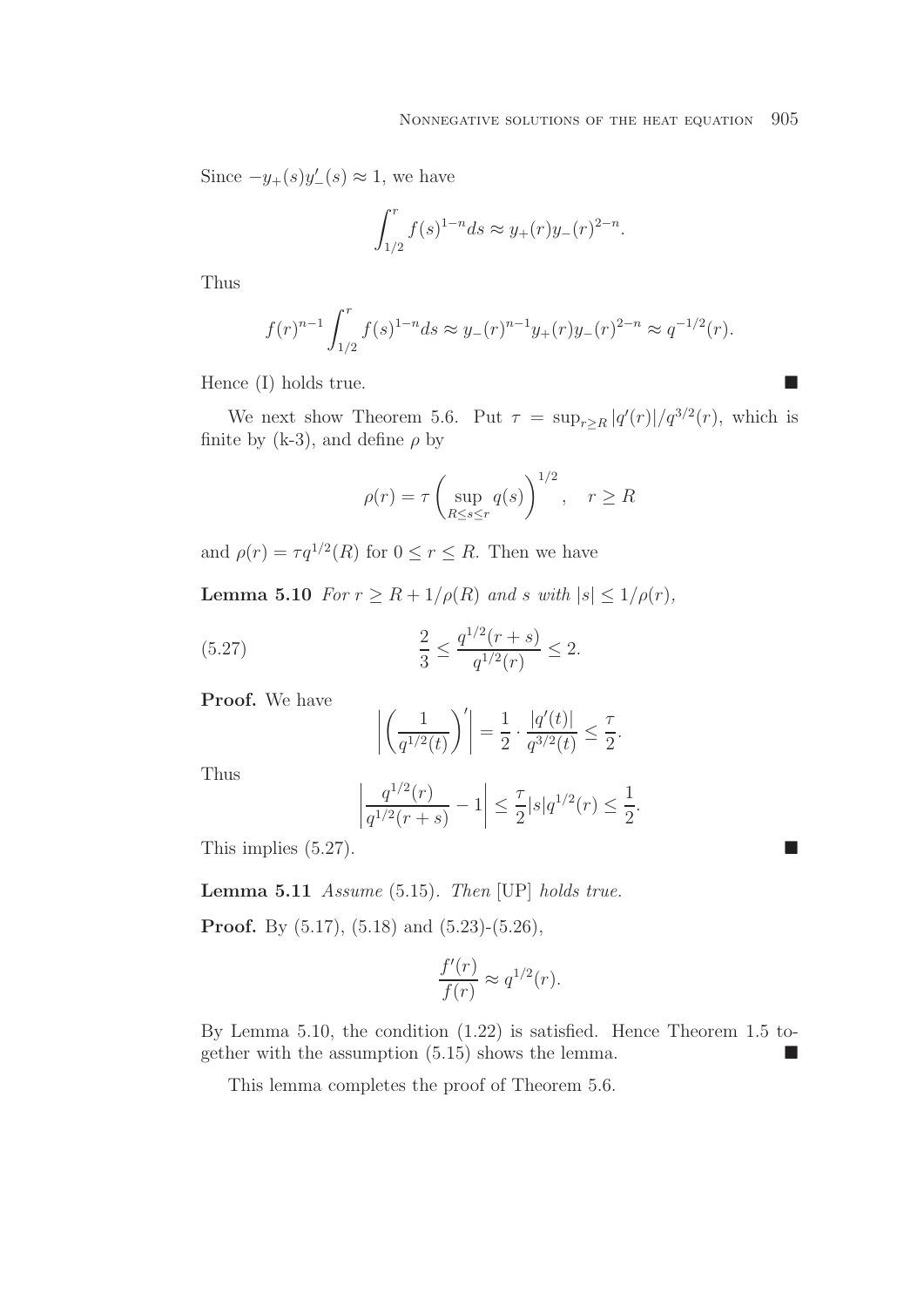## **References**

- [1] Ancona, A. and Taylor, J. C.: Some remarks on Widder's theorem and uniqueness of isolated singularities for parabolic equations. In *Partial differential equations with minimal smoothness and applications*, 15–23. IMA Vol. Math. Appl. **42**. Springer, New York, 1992.
- [2] Bishop, R. L. and O'Neill, B.: Manifolds of negative curvature. *Trans. Amer. Math. Soc.* **145** (1969), 1–49.
- [3] Greene, R. E. and Wu, H.: *Function theory on manifolds which posses a pole.* Lecture Notes in Mathematics **699**. Springer, Berlin, 1979.
- [4] Grigor'yan, A.: The heat equation on non compact Riemannian manifolds. *Math. USSR Sb.* **72** (1992) no.1, 47–77.
- [5] Grigor'yan, A.: Analytic and geometric background of recurrence and non-explosion of the Brownian motion on Riemannian manifolds. *Bull. Amer. Math. Soc.* **36** (1999), no. 2, 135–249.
- [6] Grigor'yan, A.: Heat kernels on weighted manifolds and applications. In *The ubiquitous heat kernel*, 93–191. Contemp. Math. **398**. Amer. Math. Soc., Providence, RI, 2006.
- [7] GRIGOR'YAN, A. AND SALOFF-COSTE, L.: Stability results for Harnack inequalities. *Ann. Inst. Fourier* **55** (2005) no. 3, 825–890.
- [8] HEBISH, W. AND SALOFF-COSTE, L.: On the relation between elliptic and parabolic Harnack inequalities. *Ann. Inst. Fourier* **51** (2001) no. 5, 1437–1481.
- [9] Ishige, K. and Murata, M.: Uniqueness of nonnegative solutions of the Cauchy problem for parabolic equations on manifolds or domains. *Ann. Scuola Norm. Sup. Pisa Cl. Sci.* **30** (2001), no. 1, 171–223.
- [10] March, P.: Brownian motion and harmonic function on rotationally symmetric manifolds. *Ann. Probab.* **14** (1986), no. 3, 793–801.
- [11] MÉNDEZ-HERNÁNDEZ, P. J. AND MURATA, M.: Semismall perturbations, semi-intrinsic ultracontractivity, and integral representations of nonnegative solutions for parabolic equations. *J. Funct. Anal.* **257** (2009), no. 6, 1799–1827.
- [12] MURATA, M.: Structure of positive solutions to  $(-\Delta + V)u = 0$  in  $\mathbb{R}^n$ . *Duke Math. J.* **53** (1986), no. 4, 869–943.
- [13] Murata, M.: Positive harmonic functions on rotationary symmetric Riemannian manifolds. In *Potential theory*, 251–259. De Gruyter, Berlin, 1991.
- [14] Murata, M.: Uniqueness and nonuniqueness of the positive Cauchy problem for the heat equation on Riemannian manifolds. *Proc. Amer. Math. Soc.* **123** (1995), no. 6, 1923–1932.
- [15] MURATA, M.: Non-uniqueness of the positive Cauchy problem for parabolic equations. *J. Differential Equations* **123** (1995), no. 2, 343–387.